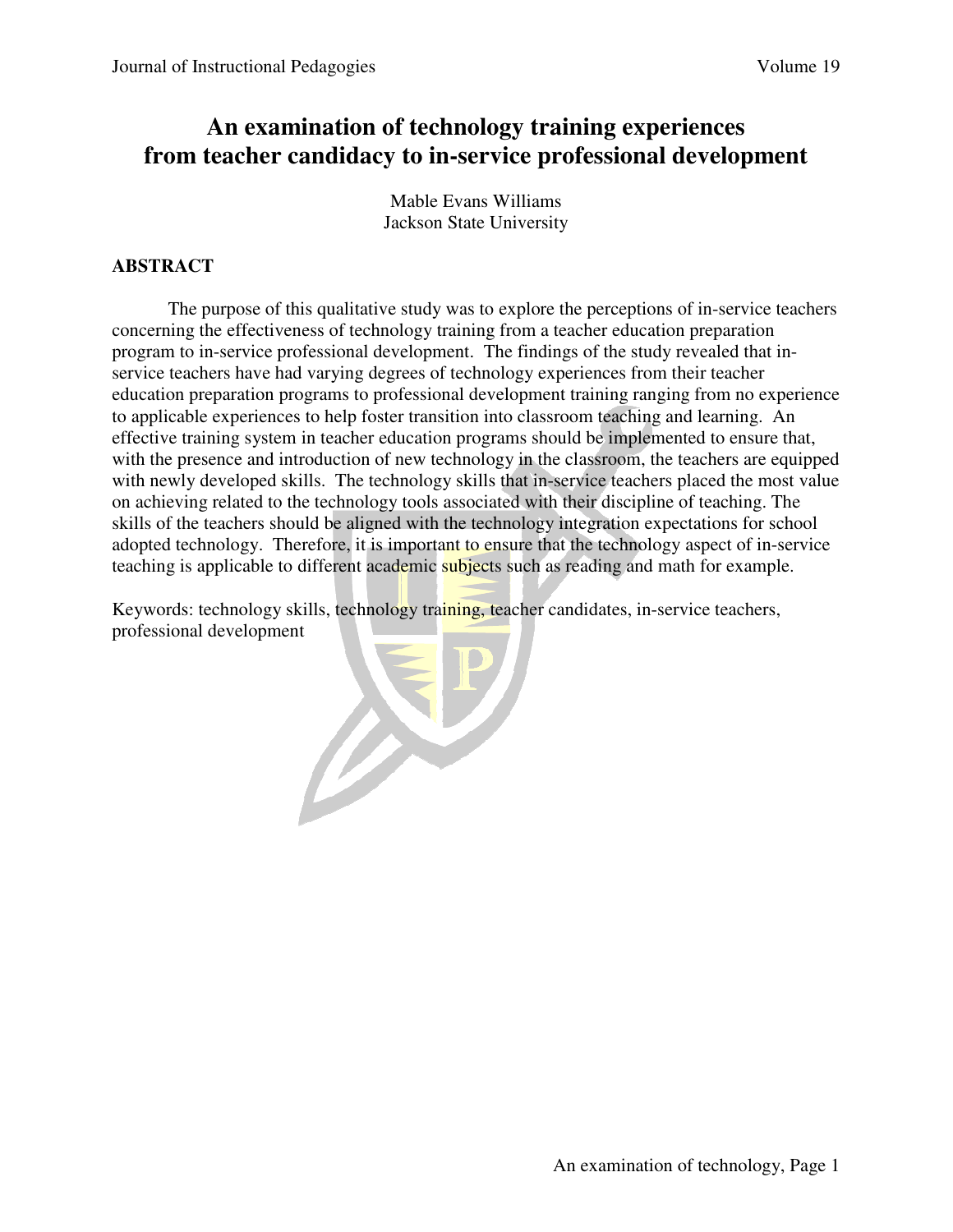#### **INTRODUCTION**

Historically, the challenge to revamp the roles of education and learning for the 21st Century began over twenty-five years ago when the United States government reported spending more on information technology than industrial goods for the first time in its economy. Due to this phenomenon, the United States transitioned from an industrial driven economy to a knowledge driven economy. This historical period in the United States is referred to as the birth of the Knowledge/Information Age – an age that generates computerized data through information and knowledge resources (Afshari, Bakar, Luan, Samah, & Fooi, 2009; Goldman, Hamilton, Howell, Knezek, & McLaughlin, 2009; Trilling & Hood, 1999). The concept of integrating technology into curricula to infuse teaching and learning has long been one of the most critical reform initiatives in American educational history (Afshari et al, 2009). According to national world education rankings, the United States of America's education system is not working as it should in the 21st Century (Desilver, 2015; Goodman, Sands, & Coley, 2015; Peterson, Woessmann, Hanushek, & Lastra-Anadon, 2011; Sparks, 2015). At present, the U. S. Education system falls far behind other countries around the world in terms of positive graduation rates for high schools and postsecondary education (Ingram, 2014; Schleicher, 2012).

The United States Department of Education's Office of Educational Technology [OET] (2010) has worked vigorously to transform American education by establishing a National Education Technology Plan that includes recommended goals to connect student learning outcomes with technology for the present global knowledge-oriented society. The goals have been established for states, districts, the federal government, and other key stakeholders that are driven by technology integration for learning, teaching, assessment, infrastructure, and productivity. However, Bullock (2013) indicated that the responsibility rests with the Teacher Education Programs that serve as the foundation to prepare teacher candidates to apply enriched, digital literacy skills in the classroom. Conversely, other researchers claim that more than teacher education programs should be the focus of transforming the way that teachers have previously been trained to deliver instruction. A greater challenge exists with the school systems redesigning the learning climate with modern tools to support teachers in modeling effective teaching in the re-modeled learning spaces (Goldman, et al., 2009). Many of the failings in the public education system stem from the failure to engage the hearts and minds of the students we serve (OET, 2010). As a result, American students are ranked below average Internationally in terms of literacy and K-12 STEM (Science, Technology, Engineering, and Mathematics) education (Desilver, 2015; Harkness, 2015).

#### **Technology Training Experiences of Teacher Candidates**

Many stakeholders are involved in decision-making with teacher education programs across the nation from state-level governing bodies and institutions to teacher organizations, and the federal government. Politics on all levels, however, can get in the way of a shared vision among stakeholders concerning how to best train teacher candidates to understand and effectively integrate technology in 21st Century student learning. Considering that technologies that gauge student learning for real-world application change at a much faster pace than education preparation programs are able to learn, model, and practice, teacher candidates must be taught to understand how technology influences the lives of students and unite its relationship in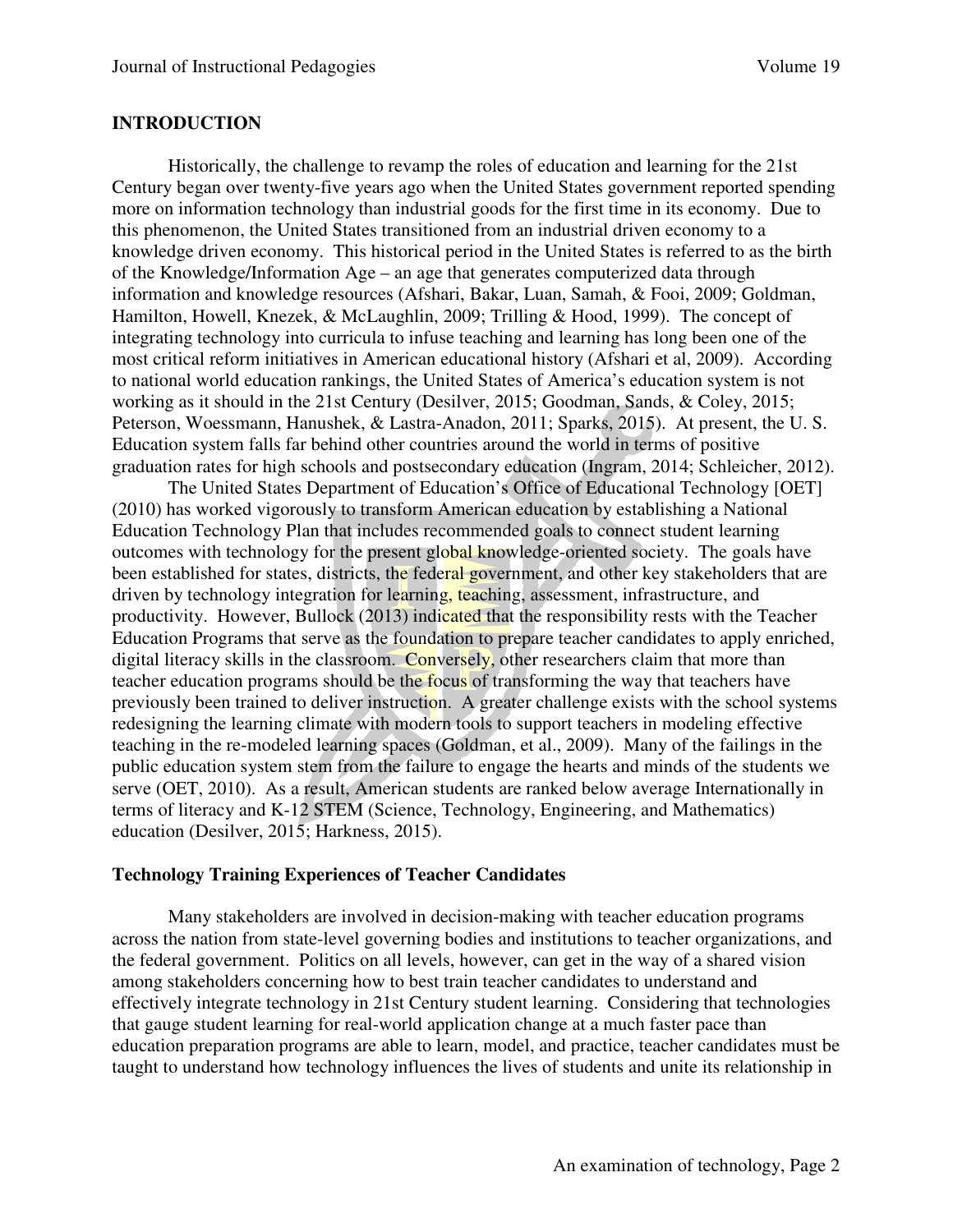learning to application and purpose in society (Childress, 2014; Goldman et al., 2009). In fact, OET (2010) stated that:

Many of the existing educators do not have the same understanding of and ease with using technology that is part of the daily lives of professionals in other areas. The same can be said of many educational leaders and policy makers in schools, districts, and states and of the higher education institutions that prepare educators for the field (p. 40)

According to several qualitative studies on strategies to prepare pre-service teachers to integrate technology, technology is considerably underutilized by pre-service teachers and a disconnect exists between technology experiences learned in program courses vs. practice for the real classrooms (Tondeur et al., 2012). Every teacher education program is governed by the Council for Accreditation Education Programs (CAEP, 2013). CAEP provides a national framework to measure the quality of education preparation programs through evidence-based analysis that prepare teacher candidates to teach effectively (Childress, 2014).

Several researches, however, have claimed that not all teacher education programs across the nation are able to successfully prepare teacher candidates to learn and transfer technology in the classroom. The argument is that there appears to be a disconnect in the way that teacher education programs understand what technology experiences should be taught for effective transfer to the classrooms. Further discoveries reveal that even when teacher candidates and students both are comfortable with using technology, the purpose and role of technology uses for learning is not taking place (Ottenbreit-Leftwich et al., 2012; Tondeur et al., 2012; Sutton, 2011).

In support of those claims, some in-service teachers indicated that they have had very little or no prior experience in the effective use of technology in the classroom (Chavis, 2015). The researchers assert that in-service teachers need assistance transforming teaching pedagogy that is enriched with creating a technology-enriched learning environment (Kereluik, Mishra, Fahnoe & Terry 2013; Mundy & Kupczynski, 2013; Spazak, 2013). Furthermore, research indicates that most teachers do not integrate technology into the curriculum (Afshari, Bakar, Luan, & Siraj, 2012). Teachers have been known to be uncomfortable with using technology with instruction due to its constant changing nature (Mundy & Kupczynski, 2013). Even when in-service teachers attend school assigned professional development, the choice in which professional development to attend is frequently optional. Therefore, many in-service teachers do not understand the importance of participating in an educational technology professional development session because they were not required to take educational technology courses during their teacher preparation program (Chavis & Kim, 2015).

Sutton (2011) noted several consequences that affect the success of pre-service teacher preparedness, according to the NETS.T Essential Conditions. Teacher education programs must have competent faculty who can demonstrate how to integrate technology into different instructional content areas. Additionally, students should be provided with authentic and handson learning experiences to create student-centered, technology enhanced lessons during their learning experience. Pre-service teachers should also be provided access to technology resources. Faculty should be evaluated by the institution based on their technology innovation. Brush and Hew (2008) discovered similar issues with the lack of technology resources and modeling of integrating technology in teacher education programs hinder teacher preparedness for the classroom.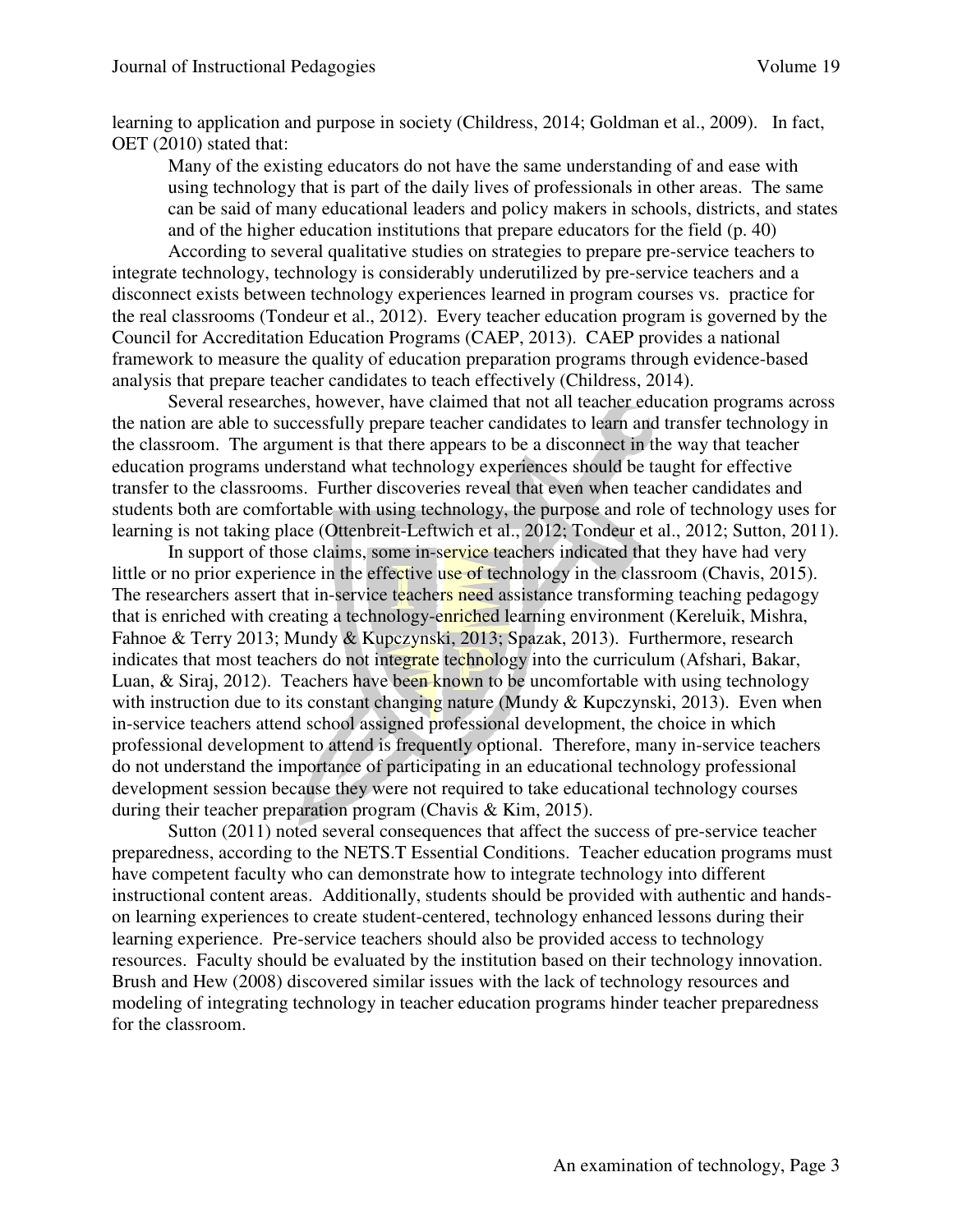In support of the discoveries, several recent recommendations to integrate technology throughout the CAEP standards were identified as follows:

- Consider all stakeholders as both teachers and learners.
- Avoid "piecemeal" or "add-on" approaches and focus on "infusion" across the program.
- Encourage and support the creation of technology-focused professional learning communities.
- Consider implementing a technology-related exit exam.
- Provide mentors to help guide the understanding of technology integration.
- Faculty must demonstrate knowledge/awareness of technology.
- Understanding and using technology must be incorporated into the promotion and tenure process.
- Ensure clinical placements are with cooperating school personnel who embrace technology.
- New teachers must receive induction training/materials to facilitate technology integration (Childress, 2014, p. 104)

#### **Technology Training Experiences of In-Service Teachers**

In the 21st Century, the role of the teacher has transformed from a teacher-centered environment to a student-centered environment that is connected to technology for better-quality student achievement (Mundy, Kupczynski,  $\&$  Kee, 2012; P21, 2011). One major challenge for districts is preparing teachers who are well practiced in traditional classroom delivery methods to integrate educational technology into curricula. Moreover, some teachers and schools may lack the infrastructure or knowledge base to effectively integrate technology into instruction (Hanover Research, 2014). However, the switch to a student-centered environment does not diminish the importance of the teacher's responsibility in planning the best pedagogical strategies that compliment technology integration into student learning (Spazak, 2013). Schwab (2015) reported from "an ongoing action research project" that many in-service teachers still have a limited perception of connecting technology integration to pedagogy. Instead, the in-service teachers perceive the application of technology into teaching as a resource tool (para. 12).

Traditionally, common technology tools teachers are accustomed with using include pencils, paper, computers, and projectors. However, the use of digital and communication webbased tools require teachers to do more than just be aware of the Internet location and purpose of the tools, but to learn how to use the tools proficiently to model, facilitate, and provide technical interventions (Chavis & Kim, 2015). In addition, teachers that have learned to teach by traditional methods find it difficult to change their style of pedagogy. To that end, a host of barriers swirl around teachers' integration of technology into instructional content areas for delivery and transfer of active student engagement. Barriers can include lack of technology skills, understanding the important role of technology in a global economy, lack of building-level support, and lack of technology resources (Brown-Joseph, 2010; Tondeur et al., 2012).

According to a recent study by Mundy and Kupzynski (2013), teachers need help adjusting to the change in pedagogy to address technology integration in their instructional content areas. Teachers that were found comfortable with using technology only used it as a teacher-centered approach as a resource aid to lecture (Davies & West, 2013; Ottenbreit-Leftwich et al., 2012). In review of several research studies, Mundy, Kupczynski, and Lee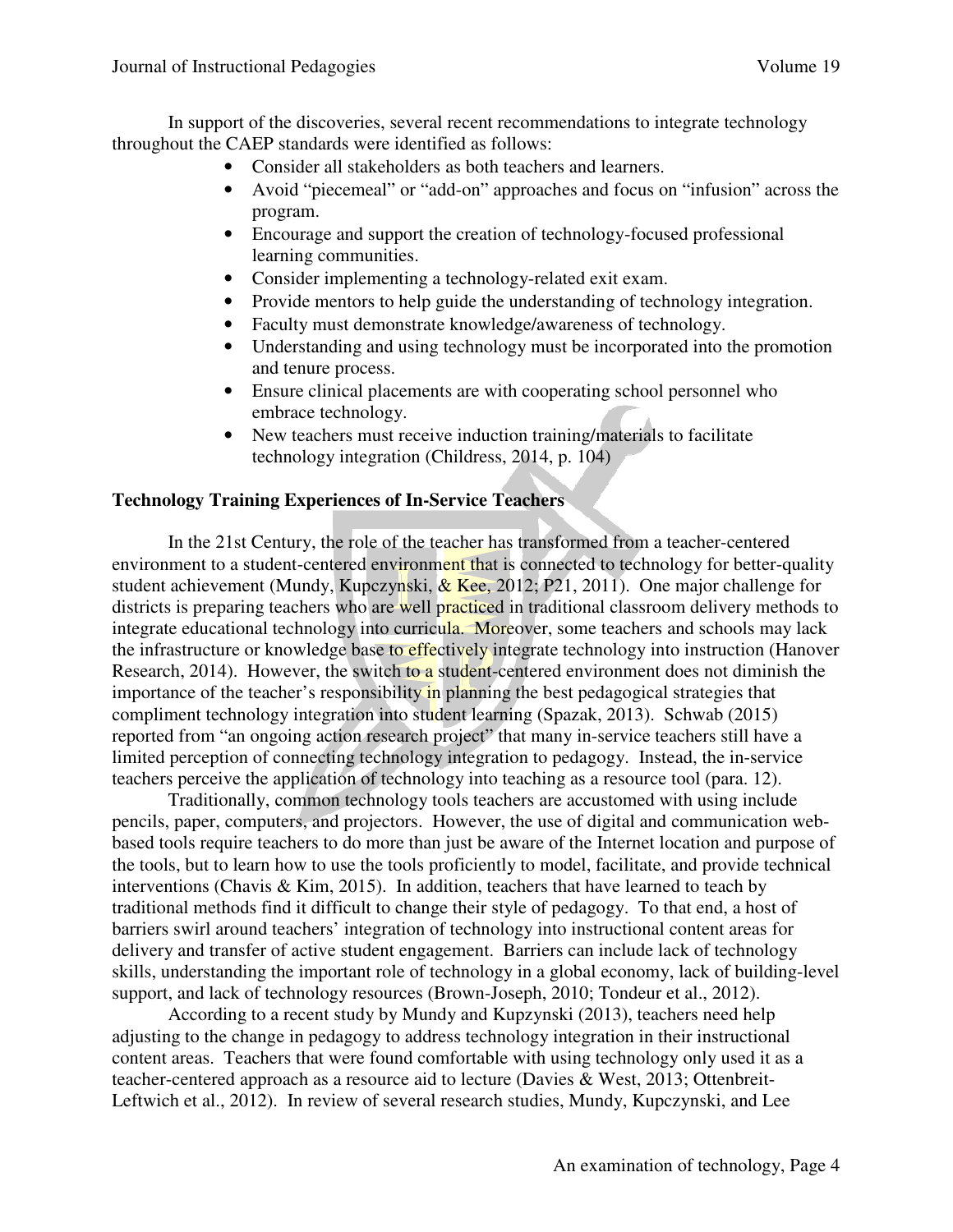(2012) found that more than fifty percent of teachers who have computers in their classrooms are mainly using them for administrative purposes, not engaging students in technology rich content.

In a nationwide survey of K-12 teachers, answers revealed that technology infrastructure in schools has improved. Training support, however, must become a priority to ensure that teachers understand how to effectively integrate technology into their lesson plans. Sixty-percent of K-12 teachers believe adequate preparation has not occurred to support the level of implementation of technology to enhance student outcomes. Ninety-one percent of teachers believe that current training on using technology is necessary to model 21st Century learning. Furthermore, the responses of the survey reveal that teachers would like to receive an all-day professional development session on fundamental training, applying, and integrating technology. The teachers have additionally expressed being accommodated with pre-built lesson plans that incorporate technology integration (Business Wire, 2015; Mundi & Kupzynski, 2013).

According to Davies and West (2013), professional development training related to technology topics for teachers have been limited to five model types: (1) software-focus (2) demonstrations of sample resources, lessons, and projects (3) technology-based educational reform efforts (4) structured/standardized professional development workshops or courses, and (5) technology-focused teacher education courses. As a result, some scholars criticize the approaches of professional development efforts on technology integration because typically the sessions are limited to promoting teacher's self-efficacy and attitude toward technology.

The Department of Education's (OET) believes "effective teaching is an outcome of preparing and continually training teachers and leaders to guide the type of learning that we want in our schools" (2010, p. 5). To that end, teachers need adequate training time to become familiar with how to use the new kind of technologies for learning (Sabzian, Gilakjani, & Sodouri, 2013). Research showed that integration of technology does not happen over a short period of time. Teachers need to have the opportunity to model the technology, monitor student progress in behavior, motivation, and assessment which can take can take a number of years to see the technology effects on learning (Moeller & Reitzes, 2011). In some instances, teachers are faced with not being able to access the technology of choice because it is not available on the school network for the students to use so an alternative technology has to be taken into consideration (Davies & West, 2013).

## **Purpose of the Study**

The purpose of this qualitative study was to explore the perceptions of in-service teachers about how their teacher preparation programs prepared them to utilize**,** transfer, and integrate technology into instructional content areas. In detail, this study explored the perceptions of in-service teachers' technology training received during the teacher education preparation program to their perceptions of in-service professional development training experiences.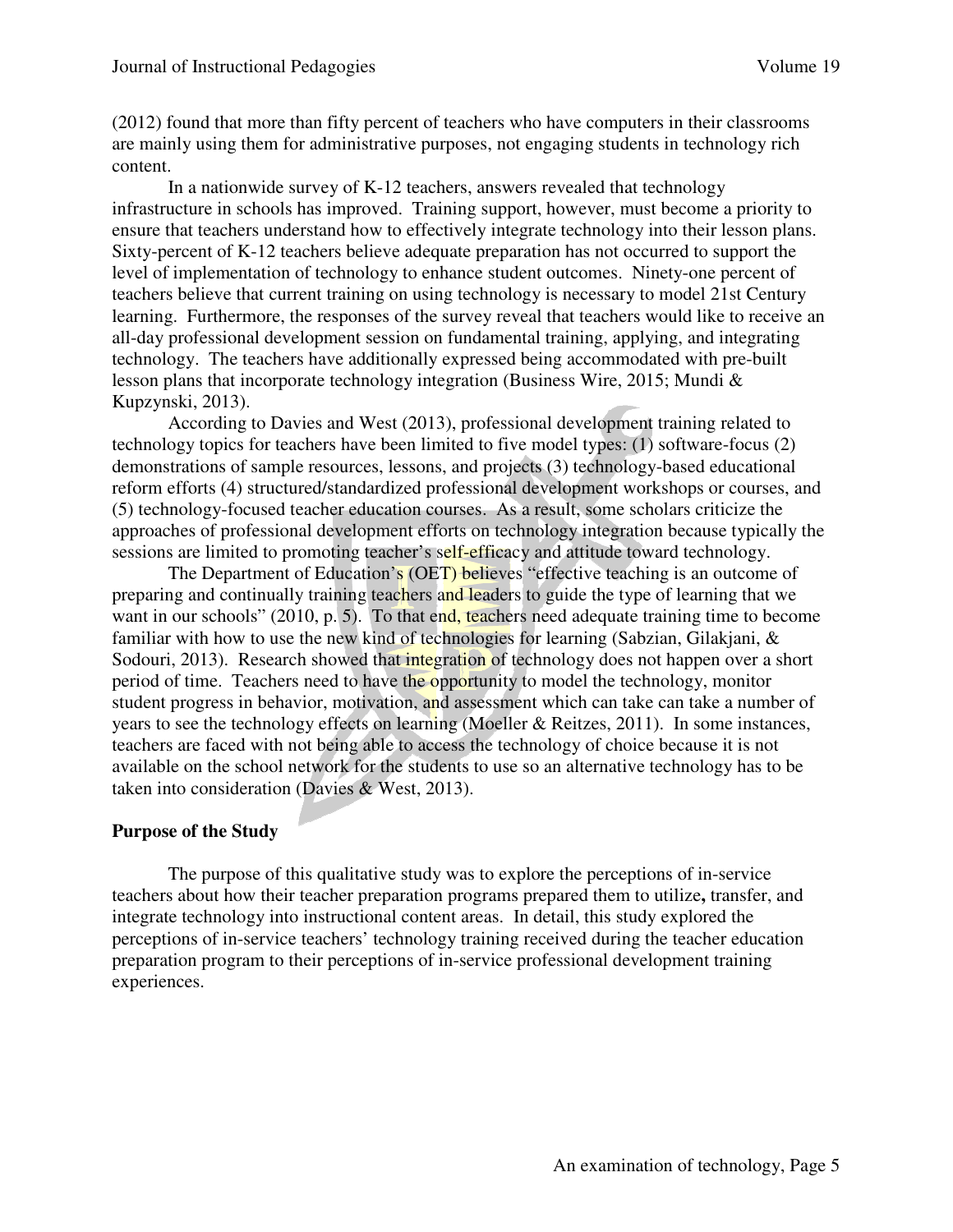#### **Theoretical Framework**

This study was grounded in the theoretical framework of ISTE's Essential Conditions that serve nationally as a foundation for universal technology integration for teacher educators and school leaders globally. The framework is research-proven "to guide implementation of the ISTE Standards, tech planning, and system-wide change" (ISTE Essential Conditions, para. 1).

Swanson (2013) defines a theoretical framework as:

Theories that are formulated to explain, predict, and understand phenomena and, in many cases, to challenge and extend existing knowledge within the limits of critical bounding assumptions. The theoretical framework is the structure that can hold or support a theory of a research study. The theoretical framework introduces and describes the theory that explains why the research problem under study exists (para. 1).

Specific to teacher educators, 10 of the 14 ISTE Essential Conditions are significant for Implementing ISTE Standards for Teachers aimed at effective technology integration: (a) shared vision, (b) equitable access, (c) skilled personnel, (d) ongoing professional development, (e) technical support, (f) curriculum framework, (g) student-centered learning (h) assessment and evaluation (i) engaged communities, and (j) support policies as indicated in Table 1 (Appendix)

## **Research Design and Methodology**

To research the perceptions of in-service teachers' technology integration experiences into instructional content areas, this study used a qualitative research design with a phenomenological approach. Qualitative research "is a means for exploring and understanding the meaning individuals or groups ascribe to a social or human problem" (Creswell, 2013, p. 246). The qualitative design is distinctive in its' characteristics concerning the natural setting, the multiple methods of data, inductive data analysis, emergent design, interpretive inquiry, and the holistic account (Creswell, 2013; Marshall & Rossman, 2010). Phenomenology is "the study of experience through reflection. The individual reflects on an experience and describes its essences through imaginative manipulation (an intuitive grasping of what is essential about an instance). It is not a passive process, but rather an active sifting through of contingencies and variables to perceive the essential character of an instance or experience" (Given, 2008, p. 614). Using the phenomenological study strategy, the researcher described meanings for the selected population regarding their experiences of a concept or a phenomenon. The simple purpose of phenomenology is to condense individual experiences with a phenomenon to a "description of the universal essence" (Creswell, 2007, p. 58).

 Participation was requested from teachers who (1) were employed by the selected public school district during the 2015-2016 academic school year, (2) certified to teach K-12, (3) completed a traditional teacher education degree program at an accredited 4-year university/college, and (4) completed the Digital Opportunity Trust [DOT] TeachUp! USA Program. The population of interest was asked to participate in an electronic demographic survey and a semi-structured interview. The in-service teachers in the school district were selected based on their participation and completion of the DOT TeachUp! USA Technology Empowerment Program. The TeachUp! USA Program was a partnership between DOT USA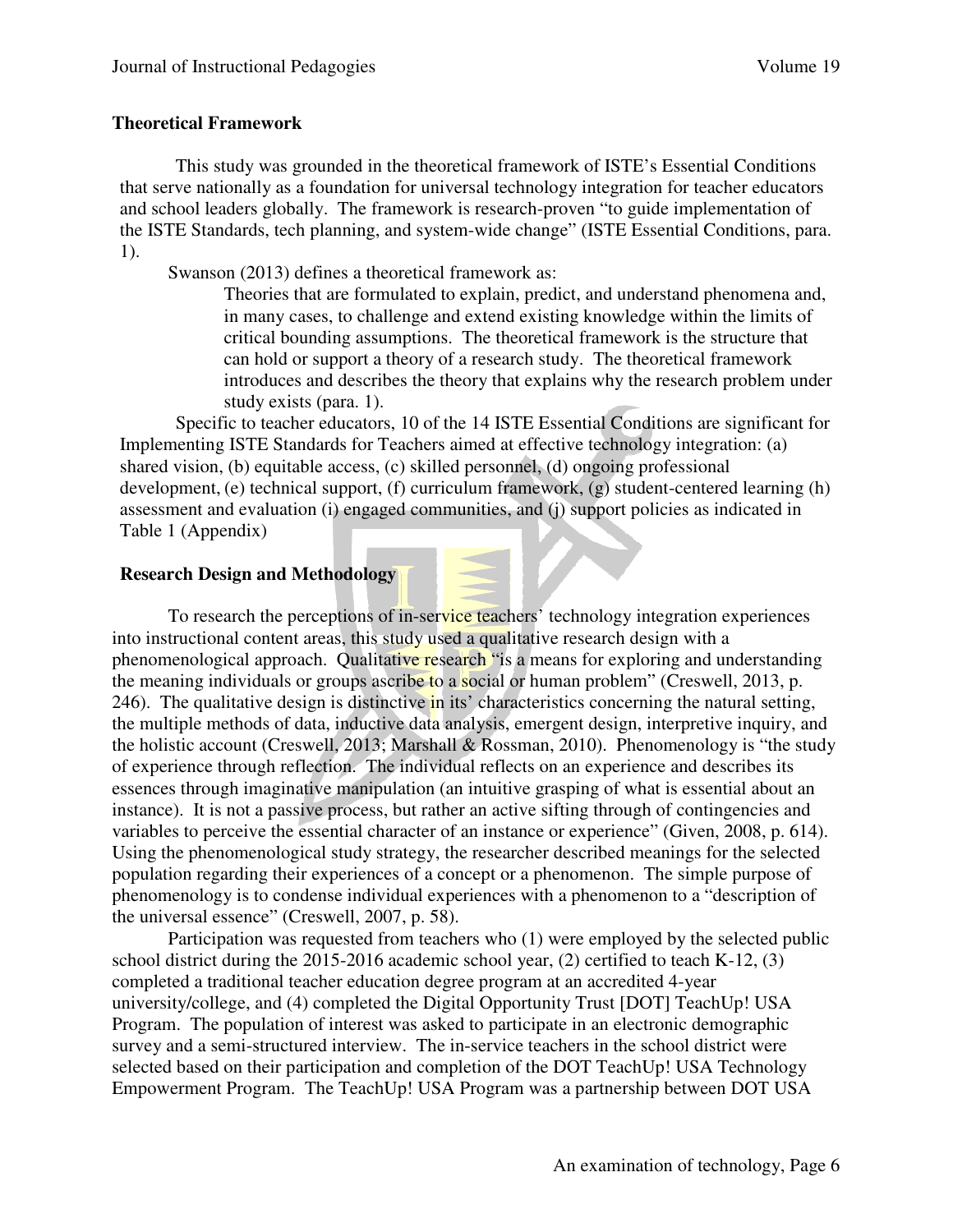and the AmeriCorps Corporation for National Community Service [CNCS] organization to deliver a technology-integration and digital literacy program to high-need, low-performing schools. The direct role of AmeriCorps included providing Interns to serve as technology coaches that support teachers in improving instruction for at-risk students in K-12 schools (CNCS, 2012).

#### *Description of the Site*

The site selected for this study was a school district in the Southeastern United States. The school district was comprised of eight schools: one high school, one middle school, four elementary schools, one education center, and one vocational complex. Onsite interviews were conducted at two of the district's elementary schools. Elementary School I was supervised by one building administrator serving 480 students K-5. The number of staff at the school was 51, with 15 years' average teaching experience. Elementary School II was supervised by one building administrator serving 508 students PK-5. The number of staff was 76, with 11 years' average teaching experience.

#### *Description of Participants*

Jean is a 42-year-old female in her eighth year of teaching third grade mathematics. She has 10 years' experience as a teacher and holds a Specialist Degree and a Class AAA Educator License with endorsements in Elementary (4-6), English (7-12), Kindergarten (K-4), and Reading K-12). Jean believed that she was well prepared in the Teacher Education Program to apply technology integration in a classroom setting. She felt, however, that continuous technology training should be made available to support new and veteran teachers.

Leroy, a 34-year old male, was in his ninth year of teaching  $3<sup>rd</sup>$  Grade Math, Science, English, Social Studies, and Health. Mr. Leroy had nine years' experience as a teacher and he had a bachelor's degree and a Class A Educator License with endorsements in Elementary Education (K-6), Mathematics (7-12), and General Sciences (7-12). In Leroy's experience with his undergraduate teaching program, he remembered the instructors demonstrating lectures with PowerPoints. Leroy felt confident in his ability to learn how to integrate technology through self-practice.

Caitlyn, a 38-year old female, was in her third year of teaching 5th Grade Math. Caitlyn had 14 years' experience as a teacher and held a specialist degree and a Class AAA Educator License with endorsements in Elementary Education (4-6), Kindergarten (K-4), and Reading (K-12). Caitlyn recalled varied instances of applying technology integration as an undergraduate student such as using the ERIC database, Microsoft Office, Clicker technology, and different types of classroom equipment such as a projector, scanner, etc. Caitlyn believed strongly in integrating technology tools in instruction because her students tended to be more engaged in learning Math skills. Unfortunately, Caitlyn often experienced loss of Internet connection due to the location of her classroom.

Julie, a 46-year old female, in her 10th year of teaching third grade math, science, English, and social studies. Julie had 16 years' experience as a teacher and she had a master's degree with a Class AA Educator License with endorsements in Elementary Education (4-6) Kindergarten (K-4) and Social Studies (7-12). Julie learned how to use Microsoft Applications to complete coursework in her undergraduate training. Julie believed that teachers should not be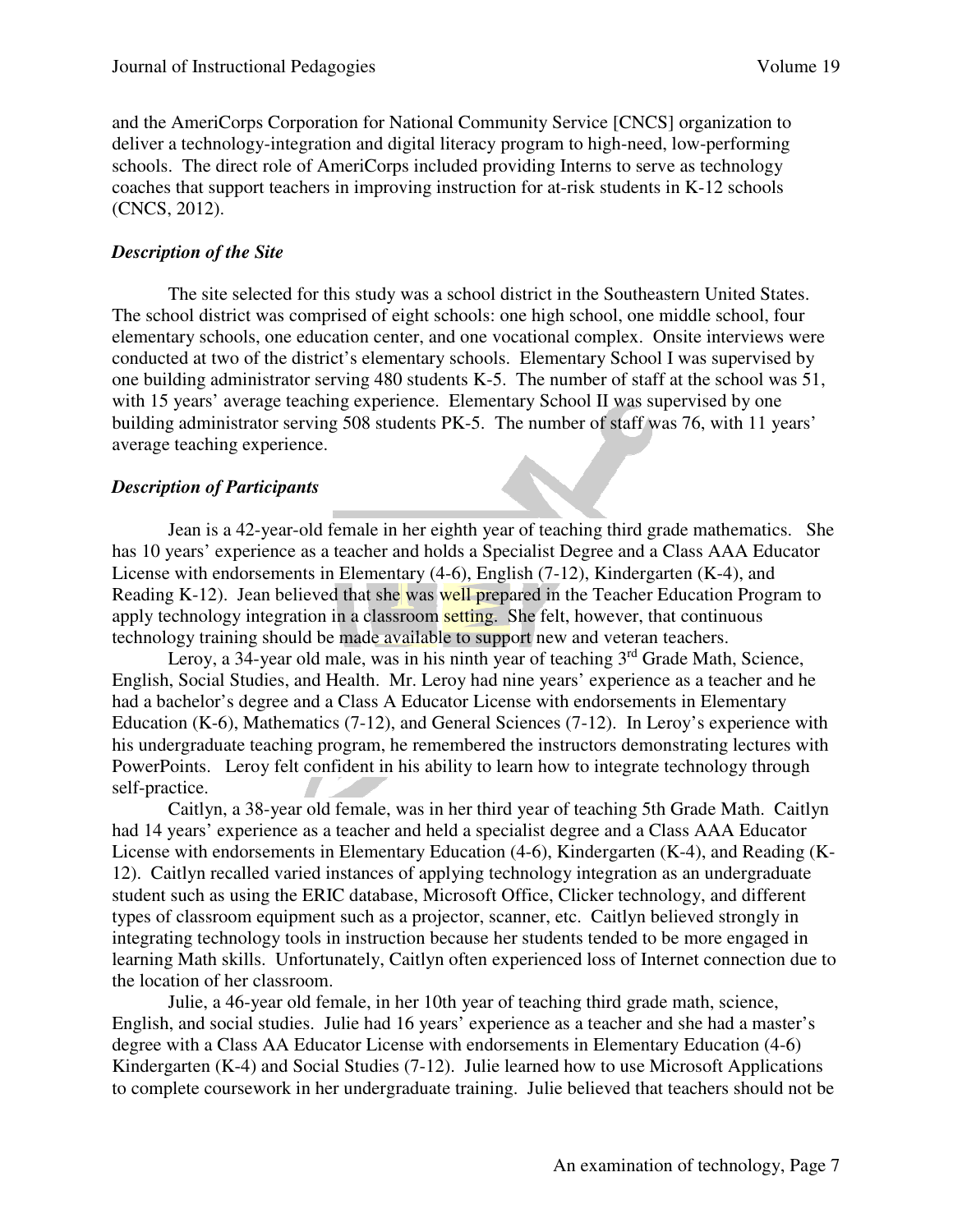subjected to restricted network access in the classroom to better accommodate the needs of the students.

Margaret, a 54-year-old female, is in her twentieth year of teaching fifth grade math. Margaret had over 25 years' experience as a teacher and she had a master's degree with a Class AA Educator License with endorsements in Elementary Education (K-6). When Margaret was in the Teacher Education Program, technology integration into curriculum planning was not available. However, Margaret expressed a strong interest in learning about different remediation technology tools that can help students to develop strong Math skills.

Zoe Grace, a 46-year-old female, is in her fifth year of teaching Kindergarten. Zoe Grace has 15 years' experience as a teacher and she had a master's degree with a Class AA Educator License with endorsements in Elementary Education (4-6), Kindergarten (K-4), and Pre-Kinder-Kindergarten. Zoe Grace gained experience using the SMART Board with a Mimio Pad and Mimio Connect in her Teacher Education Program. She realized, however, that other technology needs in the classroom can hinder helping the students have optimum experiences using technology in the classroom.

Francis, a 49-year-old female, was in her first year of teaching first grade music. Francis has four years' experience as a teacher and had a master's degree with a Class AA Educator License with endorsements in teaching Music Education (K-12). Francis was able to attend a music workshop in Nashville that demonstrated digital music sampling technology during her undergraduate course work. Though, she would like to have had hands-on experience with integrating technology for classroom instruction.

Phyllis was a 54-year-old female in her sixth year of teaching fifth grade English. Phyllis had 21 years' experience as a teacher and had a master's degree with a Class AA Educator License with endorsements in teaching Elementary (K-6), Reading (K-12), and Mild/Mod Disabilities (K-12). Phyllis, being a veteran teacher who completed the Teacher Education Program in the 80's, did not have technology integration experiences when preparing to enter the classroom. Phyllis took it upon herself to gain fundamental technology skills at a local community college.

## **DISCUSSION OF THE FINDINGS**

The following themes emerged: (1) The teachers should have technology training experience to ensure that they are able to implement technological innovations in everyday teaching; (2) TeachUp! USA is a program that can enhance efficiency in teaching because the applications related to it are updated and appropriate for the new developments; (3) The professional development of teachers should also be considered in terms of the overall development in the education and technology sectors; (4) It is important to have technology integration skills for the teachers because they need professional support on how to implement and enforce the recent developments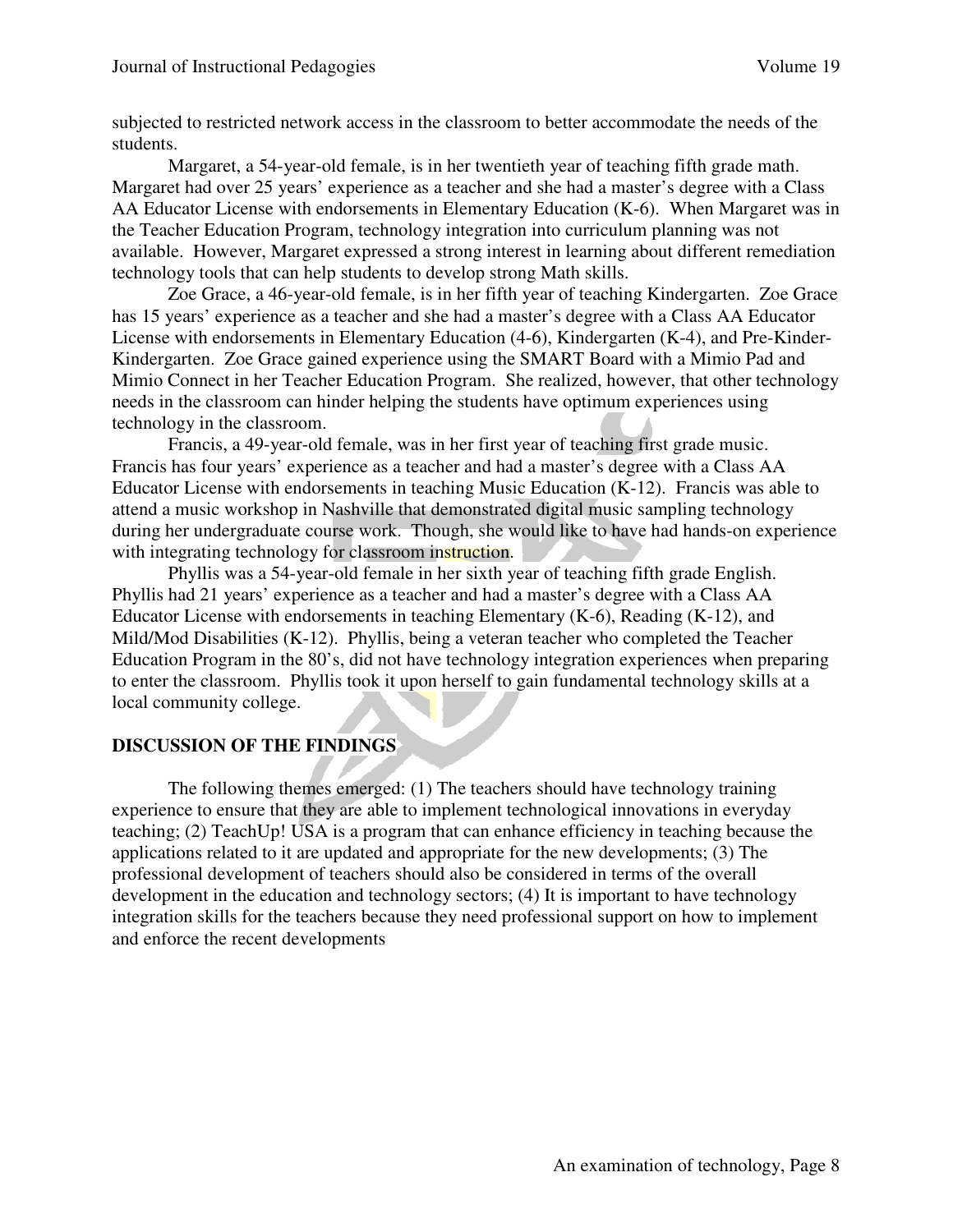#### **Theme 1: The teachers should have technology training experience to ensure that they are able to implement technological innovations in everyday teaching.**

*Technology Training***.** The participants had different experiences in terms of technology training. According to Jean:

> As a teacher candidate in the education preparation program, the faculty provided a number of technology experiences to support technology for the classroom. After receiving a bachelor's in Teacher Education, additional training was provided in the master's program. As a requirement for obtaining a master's degree, teacher candidates were required to pass a technology course. Those experiences, in both undergraduate and graduate, supported applying technology integration in a classroom setting.

Conversely, Leroy mentioned that demonstration experience as a teacher helped in his technology training. Quoting him: "As for the technology training experiences in the teacher education preparation program, faculty demonstrating technology with a projector primarily through PowerPoint presentations. PowerPoint notes were commonly received in classes." It can be said that the participants began technology training in different aspects of their career.

The basic program of MS Office was the beginning of technology training for Caitlyn said:

As a teacher in the education **preparation** program, Microsoft software applications such as MS Word, MS PowerPoint, and MS Excel were used to complete assignments throughout the program. The faculty also taught students to use the online ERIC database for research. Additional training included taking an introductory course on SMART Board Technology that taught students how to integrate the technology in the classroom. Also, students were taught how to use a projector, a scanner, and Turning Point Software (Clickers).

Phillis mentioned that the integration methods helped her in the development of technological skills as follows:

> During the time of the undergraduate studies for the Teacher Education Program in the mid-80's, no technology was integrated in lecture or student teaching practice to support preparation to enter the classroom as teachers. While teaching in the late 80's as a Special Education teacher and attending night classes for the Masters of Teaching program, the Internet was useful to research resources and PowerPoints were useful to support developing lesson plans assignments.

*Useful Experience***.** Julie mentioned that, "All of the experiences supported classroom instruction; however, learning about the educational websites to integrate into lessons were very useful." Further, Margaret also opined, "The different tools demonstrated to students through the SMART Board and the technology tools that could be used to integrate in lesson plans were found to be relevant for teaching." The useful value of having technology training is also seen by Zoe Grace. According to her, "The learning experiences provided through the Intern were all beneficial. For example, the Intern demonstrated how to use online education games to track student data."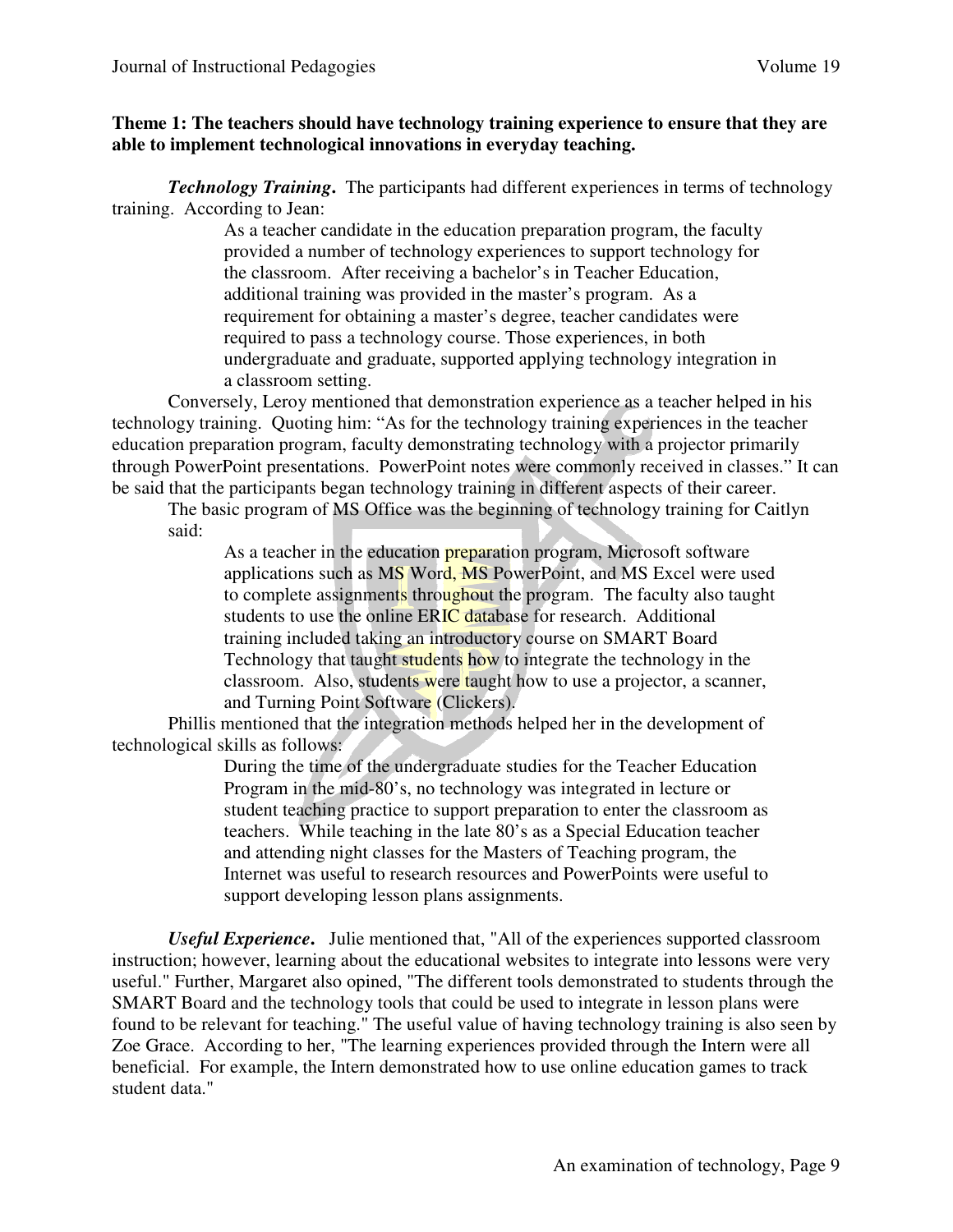The use of some visual aids in facilitating the learning experience was also helpful for Francis, "The use of the SMART Board and the Mimio pad are both useful; however, it was difficult to remember how to use the Mimio pad with the SMART Board. So, the Mimio pad goes unused in the classroom."

According to Phillis:

The SMART Board training and learning how to locate websites to improve student learning both were very useful for the classroom. The SMART Board is used to rotate the students in learning centers to practice skills through Internet games. In addition, education websites are used to find manipulatives for students to practice and develop their confidence in learning different subject concept skills. With the manipulatives, students practice learning one skill in multiple ways.

*Not Useful Experience***.** The experience in technology training provided more positive than negative impacts. There are also negative impacts, however. According to Leroy, "As an in-service teacher that has incorporated PowerPoints, the discovery of new technology tools and applications on the Internet have replaced this technology resource. Every technology tool that is used in the classroom has been a resource." Further, Julie opined, "Each of the applications learned in the Teacher Educator Preparation Program are continuously used to support instruction." Zoe Grace furthered, "Every technology training that was received in the Teacher Education Preparation Program has been beneficial. Any kind of training is useful to build on technology skills." According to Francis, "Each of the technology experiences was relevant to the field of Music education." Phillis likewise mentioned, "The basic computer training experiences that was received from the community college was very useful. Prior to taking the classes on the Windows environment and Microsoft Office applications, it was a challenge to support integrating basic technology in the classroom."

#### **Theme 2: TeachUp! USA is a program that can enhance efficiency in teaching because the applications related to it are updated and appropriate for the new developments.**

**TeachUp! USA.** The experience of Jean with TeachUp! USA is as follows:

During the TeachUp! USA program, an Intern was sent to the school to assist teachers with technology integration in the classroom. As a technology savvy teacher, no assistance was needed in the classroom from the Intern. The Intern did; however, provide support for those teachers that needed help with integrating technology in the classroom.

## Leroy opined:

The TeachUp! USA Intern did introduce a tool that was new to me called a Prezi. Prezi is just a newer form of a PowerPoint. However, from the standpoint of production or student engagement, the Prezi did not help in the classroom. This tool did not particularly benefit classroom instruction.

It was furthered by Julie:

The TeachUp! USA Intern provided helpful websites that could be used to integrate into the curriculum. The Intern was able to resolve technical issues that generally would be supported through the district's technical support technicians. Plus, the Intern was able to replace a computer monitor that went out in the classroom.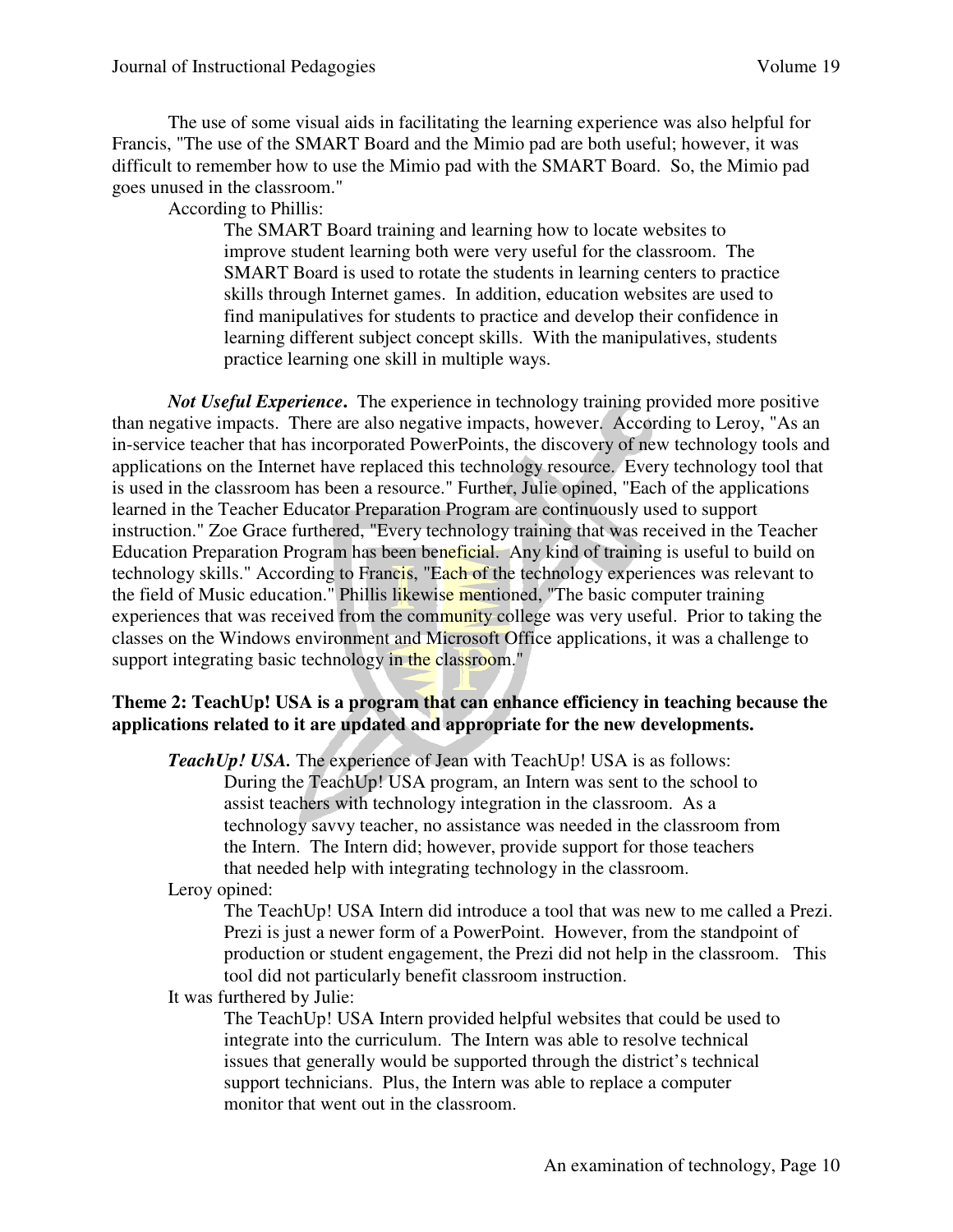According to Zoe Grace, "As for the TeachUp! USA program experience, the Intern first met with the teachers in an in-service professional development to talk about ways to use the computer applications in lessons and the Intern demonstrated how to track student data." It was also mentioned by Francis, "In the experiences with the TeachUp! USA program, the Intern provided training on how to use the SMART Board and the Mimio pad, but it was mostly observing instead of a hand-on experience." On the other hand, Phillis said, "The Intern from the TeachUp! USA program provided a demonstration to learn how to use the SMART Board and to learn tips on how to engage student learning through online educational websites. However, the Intern did not come to the classroom to provide individual assistance."

*Useful Experience.*In general, the participants believed that TeachUp! USA provided useful experience. Leroy mentioned, "As a skilled technology mentor for the school, the intern did not have to provide assistance for the classroom. However, the Intern did make herself available to answer questions." Likewise, Caitlyn mentioned:

The SMART Board training was very useful. The training included step-by-step instructions to learn the basic functions of interacting with the SMART Board and how to use a Mimio Pad that is a handheld tablet that supports controlling the SMART Board from anywhere in the classroom.

Julie also shared the fact that TeachUp! USA is helpful, "All of the experiences supported classroom instruction; however, learning about the educational websites to integrate into lessons was very useful." According to Margaret, "The different tools demonstrated to students through the SMART Board and the technology tools were relevant to support technology integration into lessons."

It was opined by Zoe Grace, "The learning experiences provided through the Intern were all beneficial. For example, the Intern demonstrated how to use online education games to track student data." According to Francis, "The use of the SMART Board and the Mimio pad are both useful; however, additional training could support help in remembering how to use the Mimio pad with the SMART Board." This view was also shared by Phillis who said the following:

The SMART Board training and learning how to locate websites to improve student learning both were very useful for the classroom. The SMART Board was used to rotate the students in learning centers to practice skills through Internet games. The education websites were useful to find manipulatives for students to practice and develop their confidence in learning different subject concept skills. With the manipulatives, students practice learning one skill in multiple ways.

*Not Useful Experience.*According to Caitlyn, one bad experience with TeachUp! USA is that, "A TeachUp! USA Intern was in the building to help teachers learn how to use technology with their students in the classroom. The Intern was able to support teachers with little experience using technology integration. Online tutorials are quite useful to learn how to use technology tools." Further, Francis said that, "The technology training experiences received by the Intern were useful to implement in teaching."

It was also opined by Margaret:

As a Math teacher, learning skills that support developing student math skills through technology-based programs are important. Students are expected to use input and output devices to interact in web-based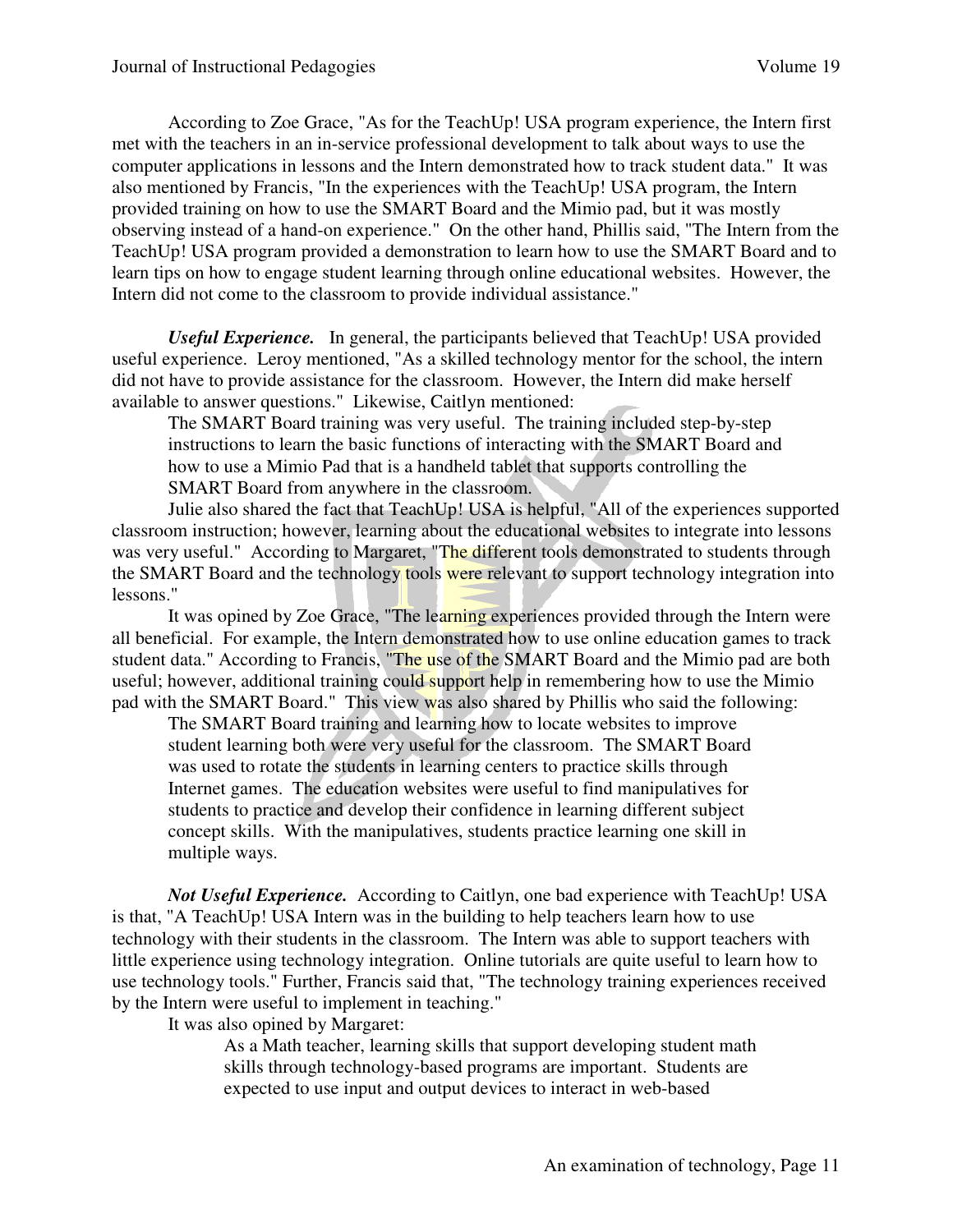applications. The state exams are computer-based and the exams require that students know how to answer questions using technology. Furthermore, a teacher should be able to demonstrate through technology equipment, such as a SMART Board. Students learn best if teacher's can model using graphical images.

#### **Theme 3: The professional development of teachers should also be considered in terms of the overall development in the education and technology sectors.**

*Professional Development.* Jean noted that the most important part of teaching is the professional development attributed to it. According to her:

> The school district provided technology training on SMART Board technology to support the SMART Boards that were placed in the classrooms. Teachers in the district received in-service training on a new gradebook technology called SAMS 7. Additionally, in-service teachers received training from the school district on how to use Compass Learning – a digital learning environment that aligns with 21st Century skills learning for students.

According to Leroy:

Since starting teaching, one of the first programs the school received training on was Study Island. This tool was immediately used in the classroom and training was provided to other teachers on how to effectively use this tool as remediation and as a skills practice tutorial to assist students with skill development. Additional training was received on Compass Learning and Mimio Connect once the system had been upgraded to support the SMART Boards. Additional training was obtained online with the Mimio vendor to become a Mimio Certified Trainer. The Mimio Connect took the place of the traditional PowerPoints. Compass Learning- a digital learning environment that aligns with 21st Century skills learning for students.

It was also mentioned by Leroy that trainings should be continuous and must always prioritize the development of the teachers:

According to Caitlyn:

The school district provided technology training on SMART Board technology that uses a Mimio Pad and Mimio Connect to create lessons. Also, teachers were taught how to use the Turning Point technology – a technology that takes a document and scan it. The software allows teachers to create questions and students are able to respond through Clickers. Student responses to the questions are immediately displayed on the SMART Board.

One participant mentioned that the training is akin to the renaissance in their career. Quoting Julie, "The professional development received at the school was concerning Renaissance Reader and Accelerated Math. The trainer demonstrated the reporting features of the programs and demonstrated how to explain the report to parents to share how students were performing in these subject areas." It was also stated by Zoe Grace, "In-service professional development was provided to support the district adopted educational software such as Renaissance Place and Study Island."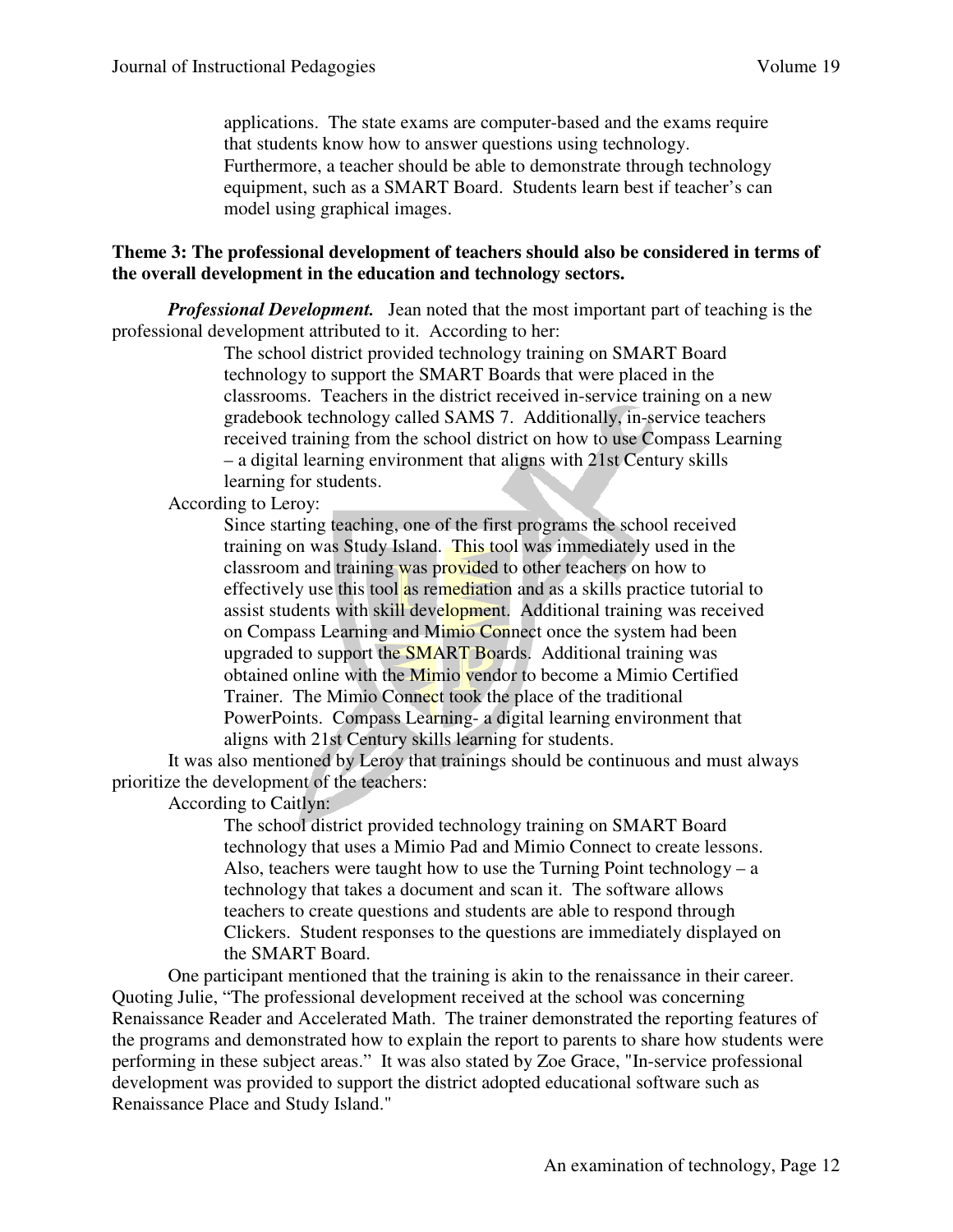Phillis said the following:

In-service professional development for the education programs adopted by the District were provided to teachers to improve student achievement for state assessments such as Study Island, Renaissance Reader, and Compass Learning. Additionally, professional development session on the Turning Point technology that can be integrated with the education programs and SMART Board were offered.

*Useful Experience***.** There are various useful experiences in terms of the professional development trainings received by the participants. According to Jean, "The SMART Board training was very useful. The training included step-by-step instructions to learn the basic functions of interacting with the SMART Board and how to use a Mimio Pad that is a handheld tablet that supports controlling the SMART Board from anywhere in the classroom." Leroy added that:

Every technology training offered by the district has been found to be a useful experience. However, Study Island, is a very useful tool and the program can be used with the Clicker Response technology. Preference is given to Study Island because the program monitors student performance and evaluates how to help students who need additional skill practice. This program is more user- friendly in addressing weaknesses that students have with specific goals. After checking for student understanding of skills, adjustments are made to lesson plans to reinforce concepts and skills that are challenging for the students. Julie also opined:

Both training experiences with Renaissance Reader and Accelerated Math were important in supporting learning and understanding how to communicate to parents the gains and or missing skills that are in need of improvement for each child. However, the Accelerated Reader program was interesting because reading is the most challenging subject for the state mandated testing. Third grade students that do not reach the desired achievement score in reading will not be able to progress to the 4th Grade.

It is believed by Zoe Grace that professional development is greatly increased by the fact that there is the use of technology in teaching:

All of the technology professional development has benefited classroom learning and assessment. For example, Renaissance Place is a very useful star reading program. With this program, the students reading level progress can be monitored through star reading tests. An instructional planning report can be generated that addresses specific state standards the students need to practice. The report also has graph illustrations to help teachers identify growth and deficiency levels of each student.

According to Francis:

The technology experiences provided during professional development are useful for district assessment preparation. The sessions generally focus on core skill-building strategies for the Reading, Math, and Language teachers. However, Music teachers value learning about new instruments and the different ways to use music electronically.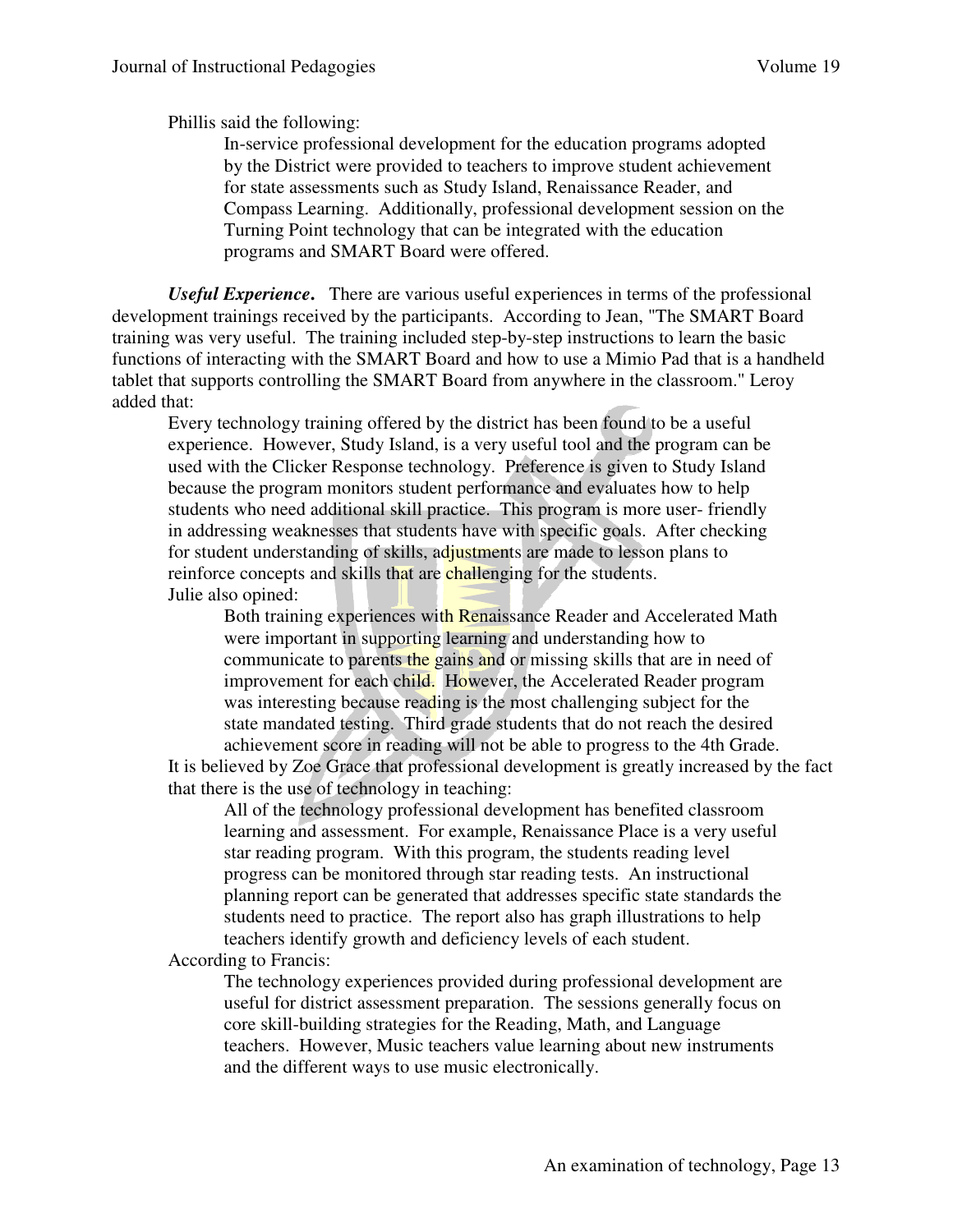*Not Useful experience.*There were only few instances when the professional development of the teachers was not increased by the use of technology. According to Francis, "The in-house professional development did not relate to the Music or Arts discipline to help me apply new technology strategies for teaching Music. However, a colleague demonstrated how to use a digital program called MusicTech to create lessons." It was also mentioned by Phillis, "Even though the workshop on Turning Point technology was provided to learn how to integrate the education programs with the SMART Board, it was difficult to grasp how to effectively use the technology to support learning. The presenter did provide a handout, but hands-on learning to be the best training."

Jean said that professional development was generally useful. "The training provided to in-service teachers has been useful to support teachers in learning how to use technology adopted by the school district." It was supported by Leroy when he mentioned:

Every program has some merit for certain areas in classroom learning. It is not unusual to prefer some programs over others. Compass Learning is more of a long-term independent study and it is hard for me to use Compass Learning to know right away what lesson adjustments need to be made for the students. The Compass Learning program has been found to be more of an independent study for the students.

#### **Theme 4: It is important to have technology integration skills for the teachers because they need professional support on how to implement and enforce the recent developments.**

*Technology Integration Skills.* Technology integration skills are important to ensure success in the changing world that is currently now more dependent on technology. According to Jean:

It is vital in the 21st Century that all teachers understand how to use a computer's operating system, peripheral devices, and applications that function with the computer. Teachers should know how to use education-based tools that support learning in the classroom such as a SMART Board, Mimio Pad, Clickers, etc. Leroy also mentioned:

The first skill that all teachers need to have to effectively apply technology integration in the classroom is to be "Fearless" when it comes to learning technology skills. The veteran teachers are afraid to learn how to use technology tools to support instruction from computers and tablets. Moreover, the veteran teachers are quite comfortable with traditional methods of classroom delivery and pencil and paper activities. It is important to embrace learning technology and research the Internet to find teacher resources to support understanding how to effectively use the tools.

According to Caitlyn:

Teachers should know how to operate a computer and plus be able to use devices that interact with the computer such as printers, scanners, projectors, SMART Boards, tablets, and Clickers to apply technology integration into instructional areas. Teachers should also be able to connect to the Internet and find educational resources to support instruction.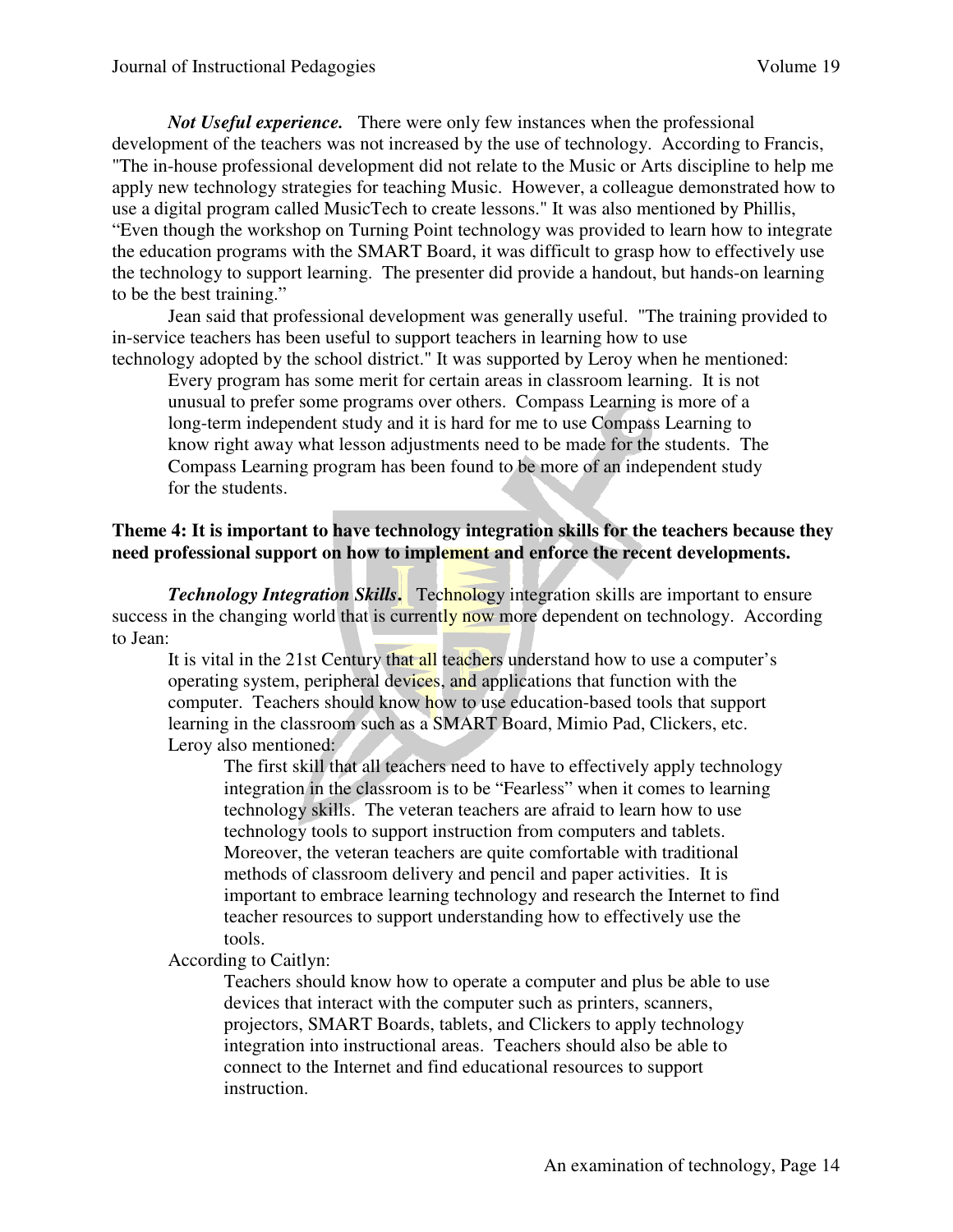#### Margaret said:

Teachers should know how to research topics applicable to student learning and be able to download resources from the Internet. Teachers should also know how to create learning paths for students and understand how to assign specific skill lessons for students to practice.

According to Francis:

One important technology skill to have as a teacher is the ability to track and interpret student data in terms of strengths and weaknesses. In order to maximize student learning in today's classroom, teacher's need to know how to use an iPad. Students need to be engaged in working in centers with a tablet. This is a computer world. Students need to learn how to use a tablet, not just sit at a desktop. A lot of jobs in the workforce are using iPads to perform some of their job duties.

#### **CONCLUSIONS**

The findings of the study revealed that in-service teachers have had varying degrees of technology experiences from their teacher education preparation programs to professional development training ranging from no experience to applicable experiences to help foster transition into classroom teaching and learning. An effective training system in teacher education programs should be implemented to ensure that, with the presence and introduction of new technology in the classroom, the teachers are equipped with newly developed skills. The technology skills that in-service teachers placed the most value on achieving related to the technology tools associated with their discipline of teaching. The skills of the teachers should be aligned with the technology integration expectations for school adopted technology. Therefore, it is important to ensure that the technology aspect of in-service teaching is applicable to different academic subjects such as reading and math for example.

#### **REFERENCES**

- Afshari, M., Bakar, K. A., Luan, W. S., Samah, B. A., & Fooi, F. S. (2009). Factors affecting teachers' use of information and communication technology. *International Journal of Instruction*, *2(1), 77-104*.
- Afshari, M., Bakar, K., Luan, W., & Siraj, S. (2012). Factors affecting the transformational leadership role of principals in implementing ICT in schools. *Turkish Online Journal of Educational Technology*, *11(4), 164-176*.
- Brown-Joseph, T. D. (2010). A study of the barriers K-12 teachers encounter when integrating technology into the curriculum. ProQuest LLC, 2010.
- Brush, T., Glazewski, K. D., & Hew, K. (2008). Development of an instrument to measure preservice teachers' technology skills, technology beliefs, and technology barriers. *Computers in the Schools*, *25(1-2), 112-125*.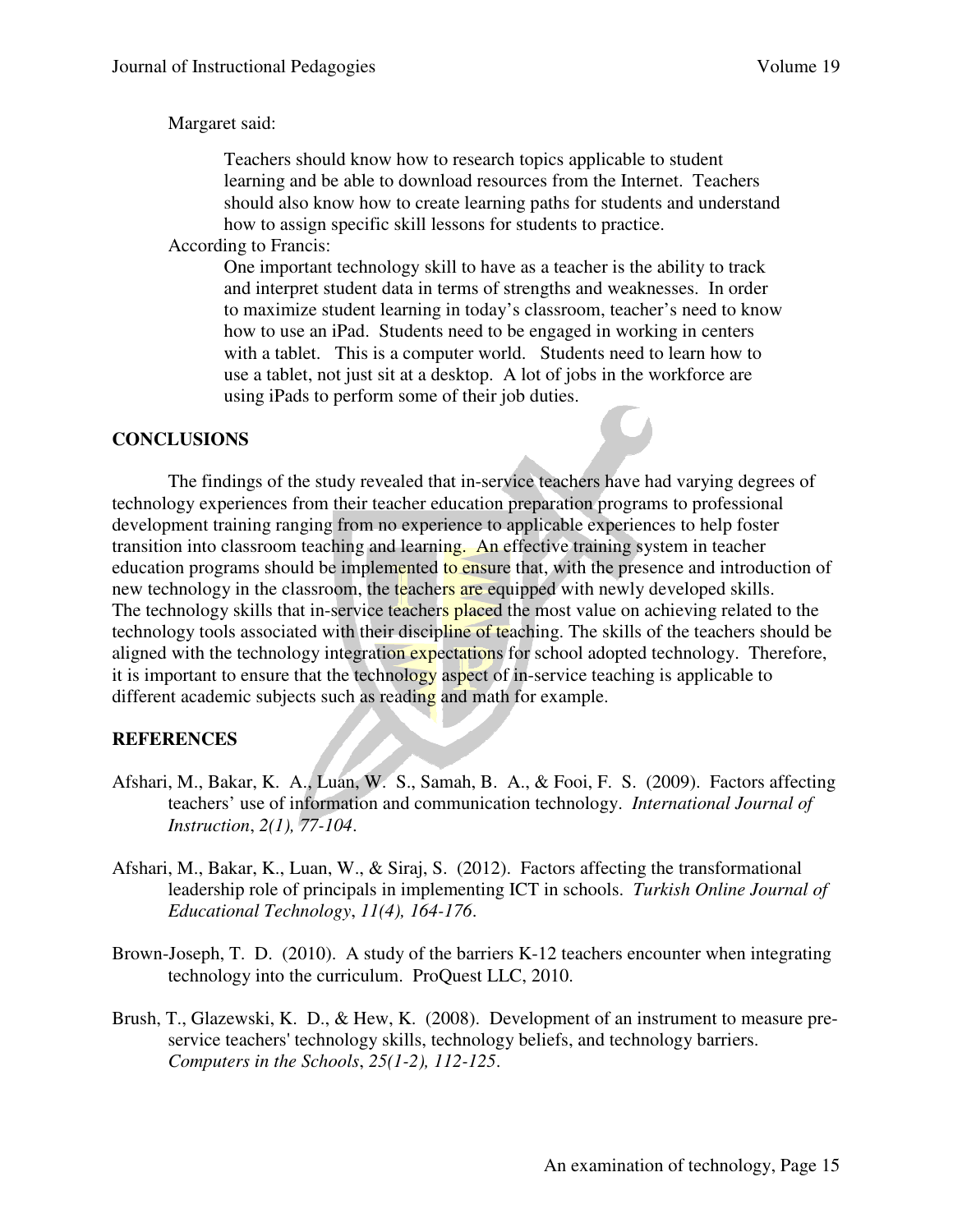- Bullock, S. M. (2013). Using digital technologies to support self-directed learning for preservice teacher education. *Curriculum Journal*, *24(1), 103-120*. doi:10.1080/09585176.2012.74469
- Business Wire. (2015). Survey finds majority of teachers do not feel prepared to use technology in classrooms. U.S. K-12 educators say they want more professional development on technology skills. (2015). *Business Wire*. Retrieved from http://www.businesswire.com/news/home/20150623006087/en/Survey-Finds-Majority-Teachers-Feel-Prepared-Technology
- Childress, R. (2014). Best practices in integrating technology across new CAEP standards for accrediting initial teacher educator preparation providers (EPP). In J. Viteli & M. Leikomaa (Eds.), *Proceedings of EdMedia: World Conference on Educational Media and Technology 2014* (pp. 102-105). Association for the Advancement of Computing in Education (AACE).
- Chavis, K., & Kim, K. (2015). Technology integration preparation and professional development of preservice teachers. In D. Slykhuis & G. Marks (Eds.), *Proceedings of Society for Information Technology & Teacher Education International Conference 2015* (*pp. 2247-2254*). Chesapeake, VA: Association for the Advancement of Computing in Education (AACE).
- Council for the Accreditation of Educator Preparation. (2013). Unit standards in effect 2013. Conceptual Framework. Retrieved from http://caepnet.org/standards/introduction
- Davies, R., & West, R. (2013). Technology integration in Schools. *Handbook of Research on Educational Communications and Technology, 4th Ed.* Retrieved from http://www.academia.edu/6214996/Technology Integration in Schools
- Desilver, D. (2015). U.S. Students improving-slowly-in math and science, but still lagging internationally. Retrieved from http://www.pewresearch.org/fact-tank/2015/02/02/u-sstudents-improving-slowly-in-math-and-science-but-still-lagging-internationally/
- Goldman, H., Hamilton, K., Howell, R., Gerald Knezek, G., & McLaughlin, R. (2009, December 7). Redefining teacher education for digital-age learners. Retrieved from http://redefineteachered.org/sites/default/files/SummitReport.pdf?q=summitreport
- Goodman, M., Sands, M., & Coley, R. (2015). Millennials' weak skills threaten America's competitiveness. *The ETS Center for Research on Human Capital and Education, p. 1- 65.* Retrieved from http://www.ets.org/s/research/30079/asc-millennials-and-thefuture.pdf
- Hanover Research. (2014). *Professional Development for Technology Integration*. Washington, D.C.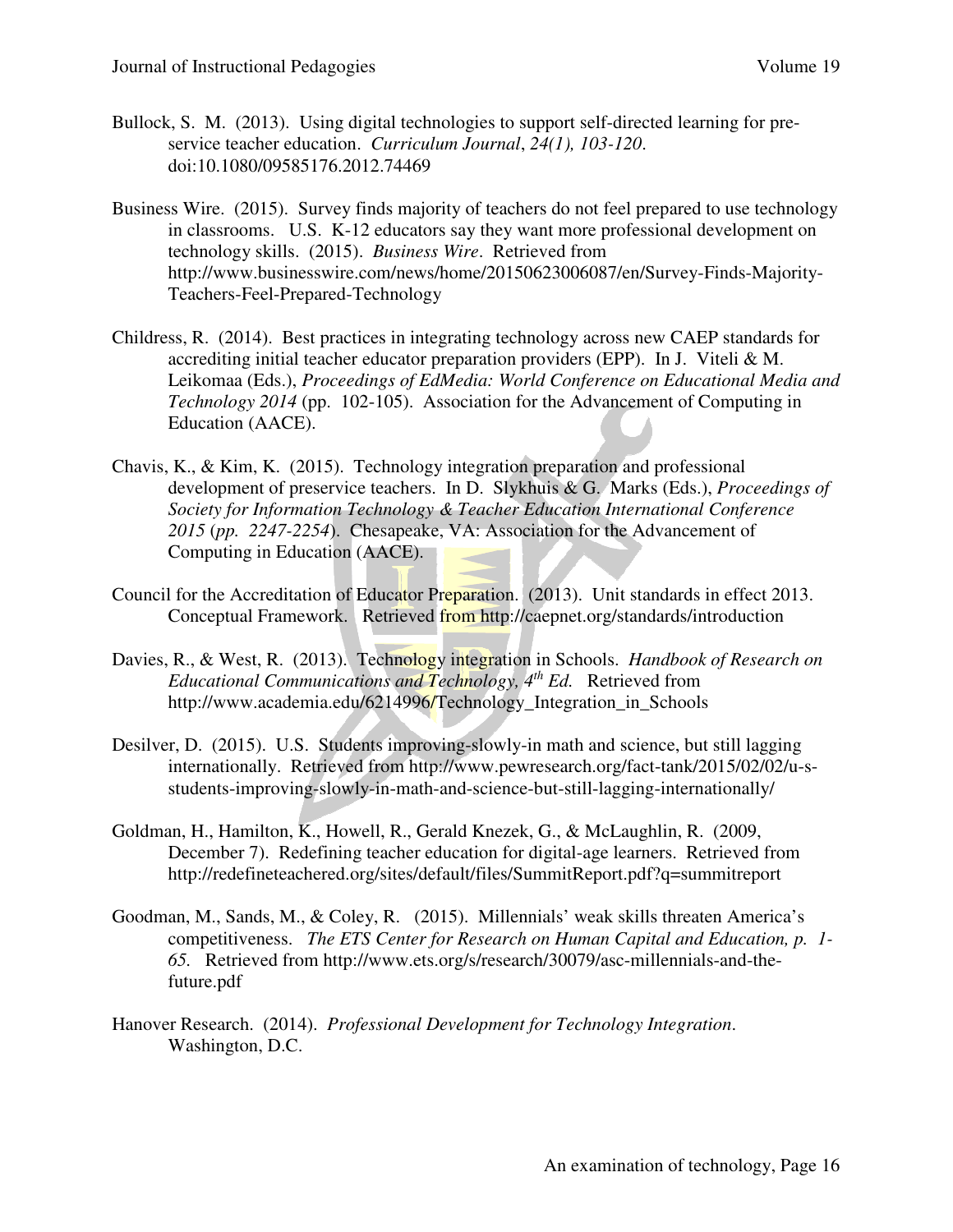- Harkness, P. (2015, May). Governing magazine: State and local government news for America's leaders. *Washington's Education Stalemate.* Retrieved from http://www.governing.com/columns/potomac-chronicle/gov-washington-educationstalemate.html
- International Society of Technology in Education. (2008). Essential Conditions. http://www.iste.org/standards/tools-resources/essential-conditions
- Ingram, C. (2014). The state of U. S. education: Above-average spending, below-average graduation rates. *The Washington Post*. Retrieved from https://www.washingtonpost.com/news/wonk/wp/2014/09/12/the-state-of-u-s-educationabove-average-spending-below-average-graduation-rates/
- Kereluik, K., Mishra, P., Fahnoe, C., & Terry, L. (2013). What knowledge is of most worth: Teacher knowledge for 21st century learning. *Journal of Digital Learning in Teacher Education (International Society for Technology in Education)*, 29(4), 127-140.
- Moeller, B., & Reitzes, T. (2011). Integrating technology with student-centered learning. *A Report to the Nellie Mae Education Foundation*. Retrieved from http://www.nmefoundation.org/getmedia/befa9751-d8ad-47e9-949dbd649f7c0044/Integrating-Technology-with-Student-Centered-Learning?ext=.pdf
- Mundy, M., & Kupczynski, L. (2013). A qualitative study of technology integration into culture and sustainability in schools. *ISRN Education*, *1-6*. Article ID 967610. doi:10.1155/2013/967610
- Mundy, M., Kupczynski, L., & Kee, R. (2012). Teacher's perceptions of technology use in the schools. *SAGE Open Mar 2012*. doi:10.1177/2158244012440813
- Ottenbreit-Leftwich, A., Brush, T., Strycker, J., Gronseth, S., Roman, T., Abaci, S., vanLeusen, P., Shin, S., Easterling, W., & Plucker, J. (2012). Preparation versus practice: How do teacher education programs and practicing teachers align in their use of technology to support teaching and learning? *Computers & Education*, 59(2), 399-411.
- Partnership for 21st Century Skills. (2011). *Framework for 21st Century Learning.* Retrieved from http://www.p21.org/about-us/p21-framework
- Peterson, P., Woessmann, L., Hanushek, E., & Lastra-Anadon, C. (2011). Are U.S. students ready to compete? *EducationNext, Fall 2011, 11(4), 1-9*. Retrieved from http://educationnext.org/are-u-s-students-ready-to-compete/
- Sabzian, F., Gilakjani, A., & Sodouri, S. (2013). Use of technology in classroom for professional development. *Journal of Language Teaching and Research*, 4(4), 684-692. Retrieved from http://www.academypublisher.com/jltr/vol04/no04/jltr0404.pdf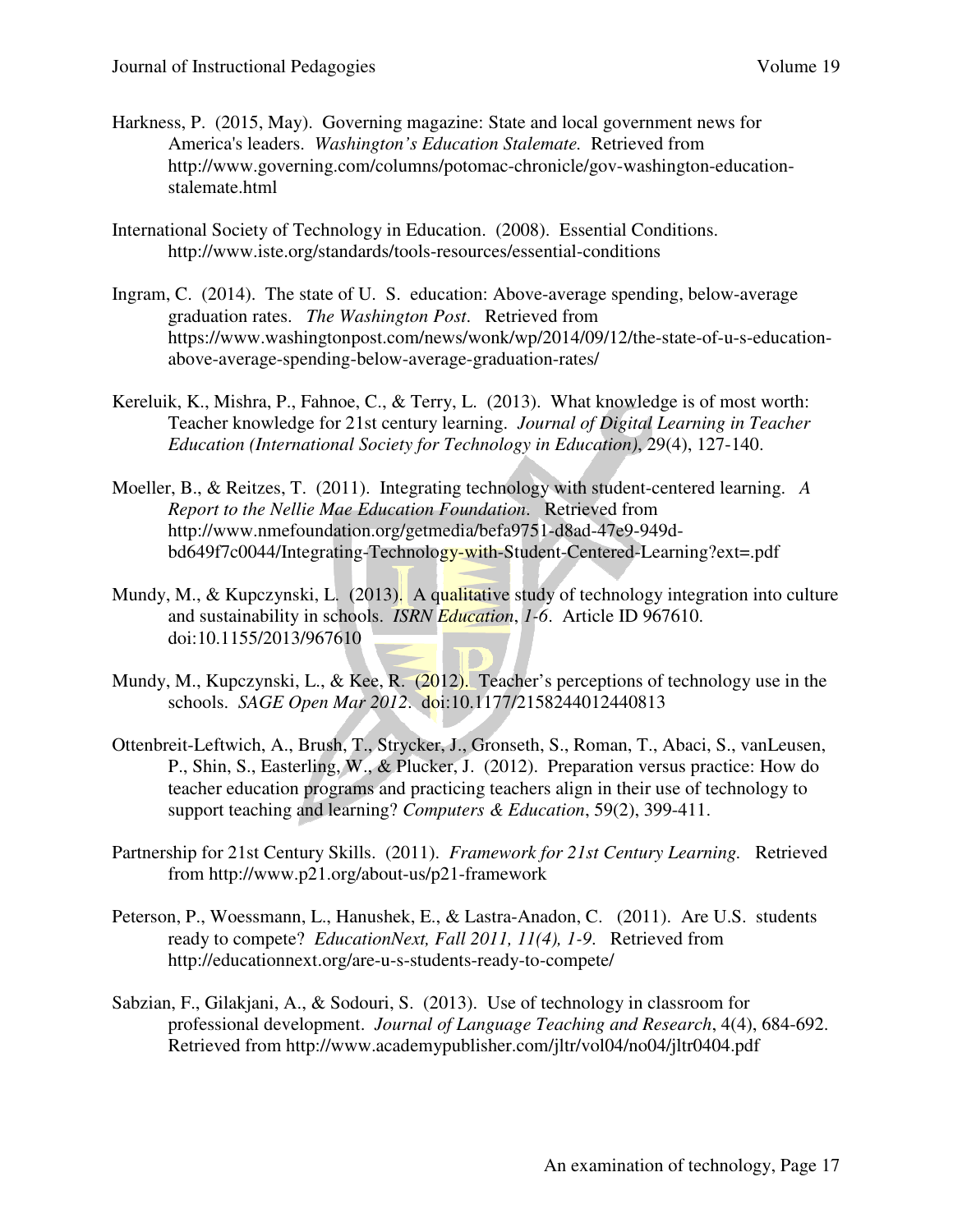- Schleicher, A. (2012). Education at a glance: OECD indicators 2012. http://www.oecd.org/unitedstates/CN%20-%20United%20States.pdf
- Schwab, C. (2015). Scholarly communication, research & informatics, Virginia Tech Libraries. JOTS v32n2 - The Pedagogy of Technology Integration. Retrieved from http://scholar.lib.vt.edu/ejournals/JOTS/v32/v32n2/okojie.html
- Sparks, S. (2015). U. S. millennials come up short in global skills study. *Education Week*, 34(21), p. 6. Retrieved from http://www.edweek.org/ew/articles/2015/02/18/usmillennials-come-up-short-in-global.html
- Spazak, L. (2013). Secondary preservice teachers' perception of preparedness to integrate technology (Order No. 3558231). Available from ProQuest Dissertations & Theses Global. (1348684152). Retrieved from http://search.proquest.com/docview/1348684152?accountid=11661
- Sutton, S. R. (2011). The pre-service technology training experiences of novice teachers. *Journal of Digital Learning in Teacher Education*, *28*(1), 39-47.
- Swanson, Richard A**.** *Theory Building in Applied Disciplines*. San Francisco, CA: Berrett-Koehler Publishers 2013.
- Tondeur, J., van Braak, J., Sang, G., Voogt, J., Fisher, P., & Ottenbreit-Leftwich, (2012). Preparing pre-service teachers to integrate technology in education: A synthesis of qualitative evidence. *Computers & Education*, *59*, 134-144.
- Trilling, B., & Hood, P. (1999). Learning, technology, and education reform in the knowledge age or "We're wired, webbed, and windowed, now what?" *Educational Technology*, 39(3), 5-18. Retrieved from http://www.wested.org/online\_pubs/learning\_technology.pdf
- U.S. Department of Education, Office of Educational Technology. (2010). Transforming American education: Learning powered by technology, 1-80*.* Retrieved from https://www.ed.gov/sites/default/files/NETP-2010-final-report.pdf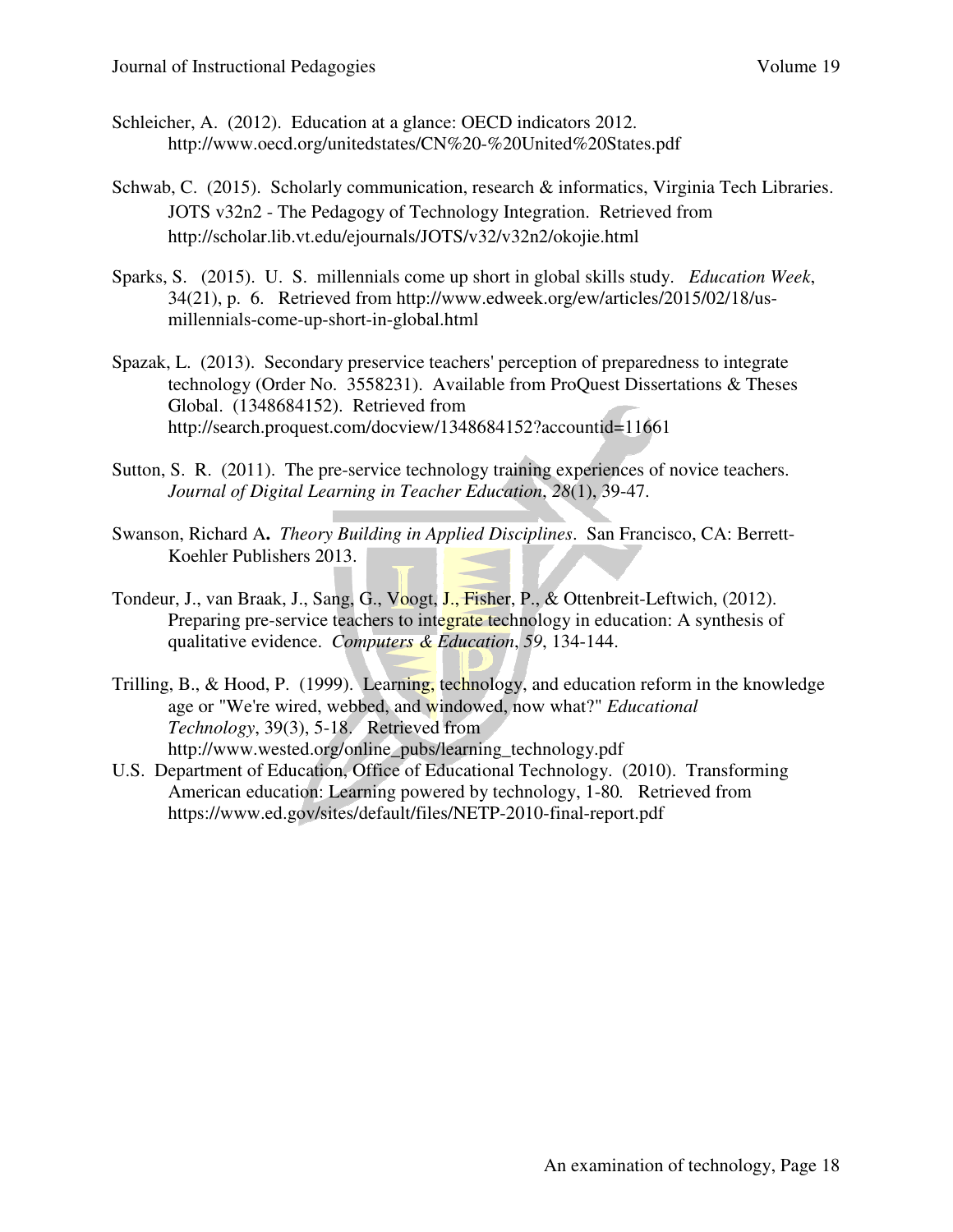## **APPENDIX**

#### Table 1

*International Society for Technology in Education ISTE Essential Conditions for Educators and School Leaders* 

| <b>Essential Conditions</b>            | Description                                                                                                                                                                                                                                              |
|----------------------------------------|----------------------------------------------------------------------------------------------------------------------------------------------------------------------------------------------------------------------------------------------------------|
| <b>Shared Vision</b>                   | Proactive leadership develops a shared vision for<br>educational technology among all education stakeholders,<br>including teachers and support staff, school and district<br>administrators, teacher educators, students, parents and<br>the community. |
| <b>Empowered Leaders</b>               | Stakeholders at every level are empowered to be leaders<br>in effecting change.                                                                                                                                                                          |
|                                        |                                                                                                                                                                                                                                                          |
| <b>Implementation Planning</b>         | All stakeholders follow a systematic plan aligned with a<br>shared vision for school effectiveness and student<br>learning through the infusion of information and<br>communication technology (ICT) and digital learning<br>resources.                  |
| <b>Consistent and Adequate Funding</b> | Ongoing funding supports technology infrastructure,<br>personnel, digital resources and staff development.                                                                                                                                               |
| <b>Equitable Access</b>                | All students, teachers, staff and school leaders have<br>robust and reliable connectivity and access to current and<br>emerging technologies and digital resources.                                                                                      |
| <b>Skilled Personnel</b>               | Educators, support staff and other leaders are skilled in<br>the selection and effective use of appropriate ICT<br>resources.                                                                                                                            |
| <b>Ongoing Professional Learning</b>   | Educators have ongoing access to technology-related<br>professional learning plans and opportunities as well as<br>dedicated time to practice and share ideas.                                                                                           |
|                                        |                                                                                                                                                                                                                                                          |
| <b>Technical Support</b>               | Educators and students have access to reliable assistance<br>for maintaining, renewing and using ICT and digital<br>learning resources.                                                                                                                  |
| <b>Curriculum Framework</b>            | Content standards and related digital curriculum resources<br>align with and support digital age learning and work.                                                                                                                                      |
| <b>Assessment and Evaluation</b>       | Teaching, learning, leadership and the use of ICT and<br>digital resources are continually assessed and evaluated.                                                                                                                                       |